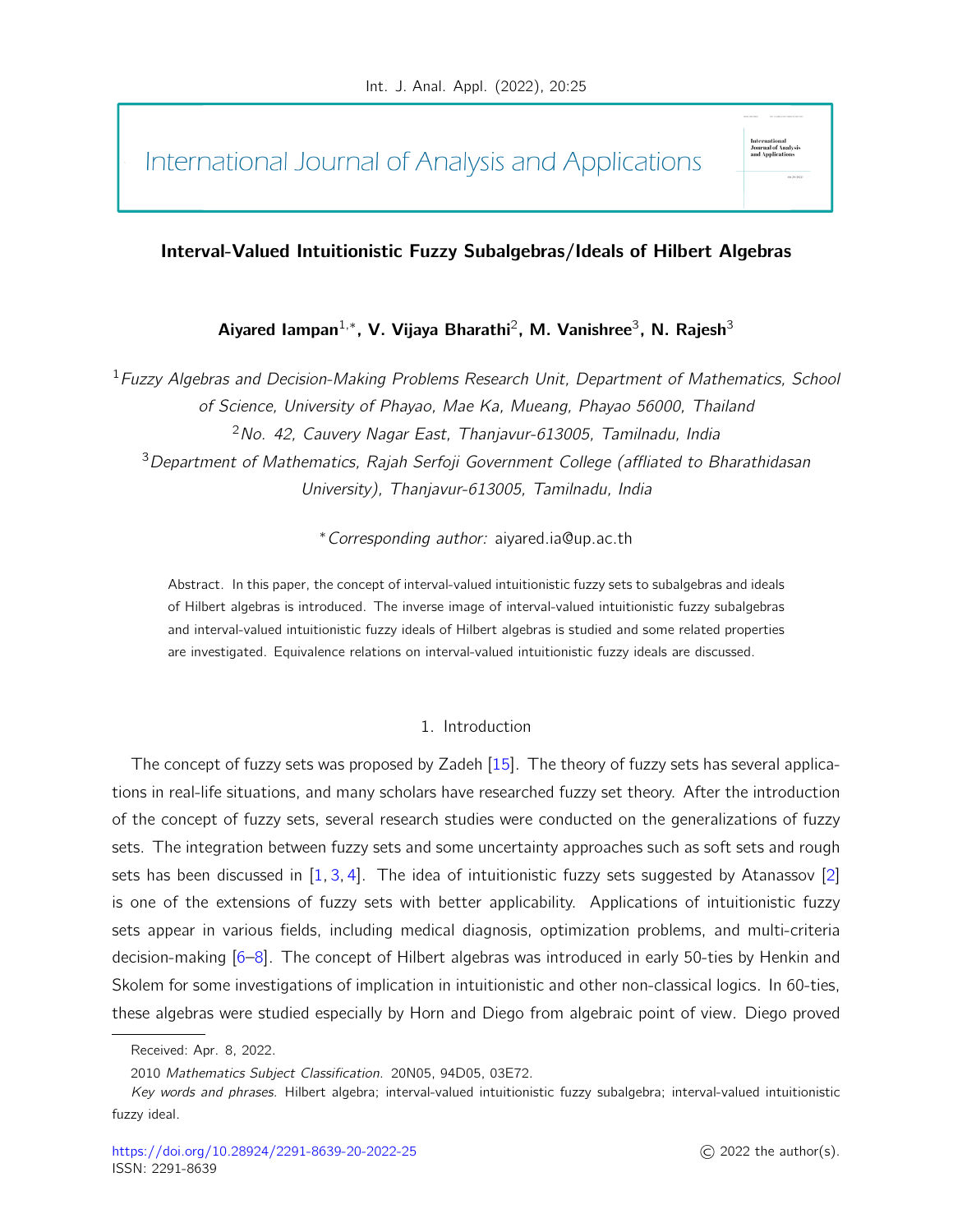(cf. [\[11\]](#page-25-2)) that Hilbert algebras form a variety which is locally finite. Hilbert algebras were treated by Busneag (cf. [\[9\]](#page-25-3), [\[10\]](#page-25-4)) and Jun (cf. [\[13\]](#page-25-5)) and some of their filters forming deductive systems were recognized. Dudek (cf. [\[12\]](#page-25-6)) considered the fuzzification of subalgebras and deductive systems in Hilbert algebras. In this paper, the concept of interval-valued intuitionistic fuzzy sets to subalgebras and ideals of Hilbert algebras is introduced. The inverse image of interval-valued intuitionistic fuzzy subalgebras and interval-valued intuitionistic fuzzy ideals of Hilbert algebras is studied and some related properties are investigated. Equivalence relations on interval-valued intuitionistic fuzzy ideals are discussed.

## 2. Preliminaries

Before we begin the study, let's review the definition of Hilbert algebras, which was defined by Diego [\[11\]](#page-25-2) in 1966.

**Definition 2.1.** A Hilbert algebra is a triplet  $X = (X, \cdot, 1)$ , where H is a nonempty set,  $\cdot$  is a binary operation, and 1 is a fixed element of  $X$  such that the following axioms hold:

- (1)  $(\forall x, y \in X)(x \cdot (y \cdot x) = 1)$ ,
- (2)  $(\forall x, y, z \in X)((x \cdot (y \cdot z)) \cdot ((x \cdot y) \cdot (x \cdot z)) = 1),$
- (3)  $(\forall x, y \in X)(x \cdot y = 1, y \cdot x = 1 \Rightarrow x = y)$ .

The following result was proved in [\[12\]](#page-25-6).

**Lemma 2.1.** Let  $X = (X, \cdot, 1)$  be a Hilbert algebra. Then

(1)  $(\forall x \in X)(x \cdot x = 1)$ , (2)  $(\forall x \in X)(1 \cdot x = x)$ , (3)  $(\forall x \in X)(x \cdot 1 = 1)$ , (4)  $(\forall x, y, z \in X)(x \cdot (y \cdot z) = y \cdot (x \cdot z)).$ 

In a Hilbert algebra  $X = (X, \cdot, 1)$ , the binary relation  $\leq$  is defined by

$$
(\forall x, y \in X)(x \leq y \Leftrightarrow x \cdot y = 1),
$$

which is a partial order on  $X$  with 1 as the largest element.

**Definition 2.2.** [\[14\]](#page-25-7) A nonempty subset I of a Hilbert algebra  $X = (X, \cdot, 1)$  is called an ideal of X if

 $(1)$  1  $\in$  I, (2)  $(\forall x \in X, \forall y \in I)(x \cdot y \in I)$ , (3)  $(\forall x \in X, \forall y_1, y_2 \in I)((y_1 \cdot (y_2 \cdot x)) \cdot x \in I).$ 

A fuzzy set [\[15\]](#page-25-0) in a nonempty set X is defined to be a function  $\mu : X \to [0, 1]$ , where [0, 1] is the unit closed interval of real numbers.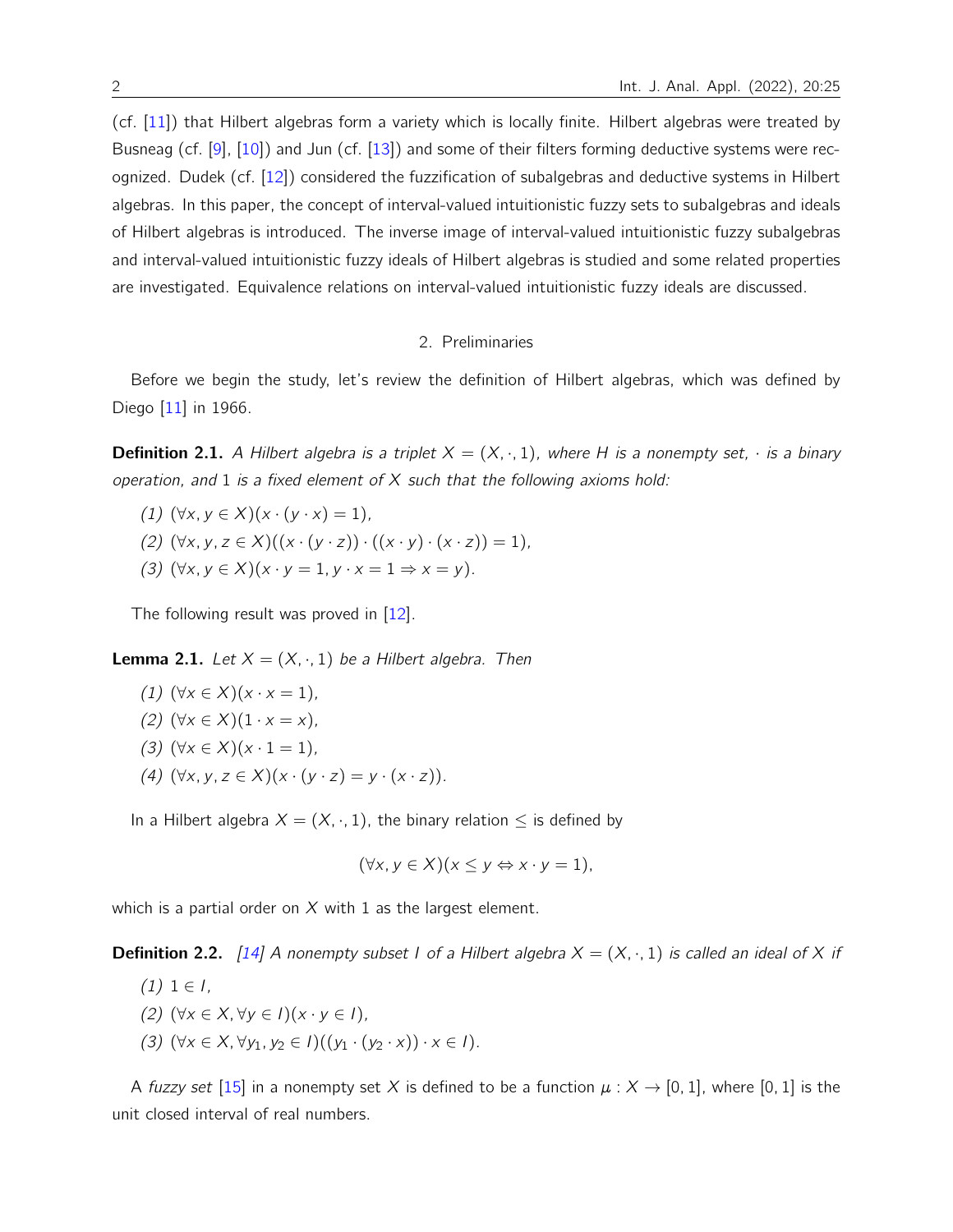**Definition 2.3.** [\[12\]](#page-25-6) A fuzzy set  $\mu$  in a Hilbert algebra  $X = (X, \cdot, 1)$  is said to be a fuzzy subalgebra of X if the following condition holds:

$$
(\forall x, y \in X)(\mu(x \cdot y) \geq \min\{\mu(x), \mu(y)\}).
$$

**Definition 2.4.** [\[5\]](#page-24-5) A fuzzy set  $\mu$  in a Hilbert algebra  $X = (X, \cdot, 1)$  is said to be a fuzzy ideal of X if the following conditions hold:

- (1)  $(\forall x \in X)(\mu(1) > \mu(x)).$
- (2)  $(\forall x, y \in X)(\mu(x \cdot y) \geq \mu(y)),$
- (3)  $(\forall x, y_1, y_2 \in X)(\mu((y_1 \cdot (y_2 \cdot x)) \cdot x) \ge \min{\mu(y_1), \mu(y_2)}).$

**Definition 2.5.** [\[2\]](#page-24-3) Let X be a nonempty set. An intuitionistic fuzzy set A in X is defined to be a structure

<span id="page-2-0"></span>
$$
A := \{ (x, \mu_A(x), \gamma_A(x)) \mid x \in X \},\tag{2.1}
$$

where  $\mu_A : X \to [0, 1]$  is the degree of membership of x to  $[0, 1]$  and  $\gamma_A : X \to [0, 1]$  is the degree of non-membership of  $x$  to [0, 1] such that

$$
(\forall x \in X)(0 \leq \mu_A(x) + \gamma_A(x) \leq 1),
$$

and the intuitionistic fuzzy set A in [\(2.1\)](#page-2-0) is simply denoted by  $A = (\mu_A, \gamma_A)$ .

Let  $D[0, 1]$  be the set of all closed subintervals of [0, 1]. Consider two elements  $D_1, D_2 \in D[0, 1]$ . If  $D_1 = [a_1, b_1]$  and  $D_2 = [a_2, b_2]$ , then

$$
rmin{D1, D2} = [min{a1, a2}, min{b1, b2}]
$$

and

$$
rmax{D_1, D_2} = [max{a_1, a_2}, max{b_1, b_2}].
$$

If  $D_i = [a_i, b_i] \in D[0, 1]$  for  $i = 1, 2, \ldots$ , then we define

$$
rsup_i\{D_i\} = [sup_i\{a_i\}, sup_i\{b_i\}].
$$

Similarly, we define

$$
rinf_i\{D_i\}=[inf_i\{a_i\},inf_i\{b_i\}].
$$

Now we call  $D_1 \geq D_2$  if and only if  $a_1 \geq a_2$  and  $b_1 \leq b_2$ . Similarly, the relations  $D_1 \leq D_2$  and  $D_1 = D_2$  are defined.

**Definition 2.6.** An interval-valued intuitionistic fuzzy (IVIF) set A in X is an object having the form  $A = \{(x, \mu_A(x), \gamma_A(x)) \mid x \in X\}$ , where  $\mu_A : X \to D[0, 1]$  and  $\gamma_A : X \to D[0, 1]$ . The intervals  $\mu_A(x)$ and  $\gamma_A(x)$  denote the intervals of the degree of belongingness and non-belongingness of the element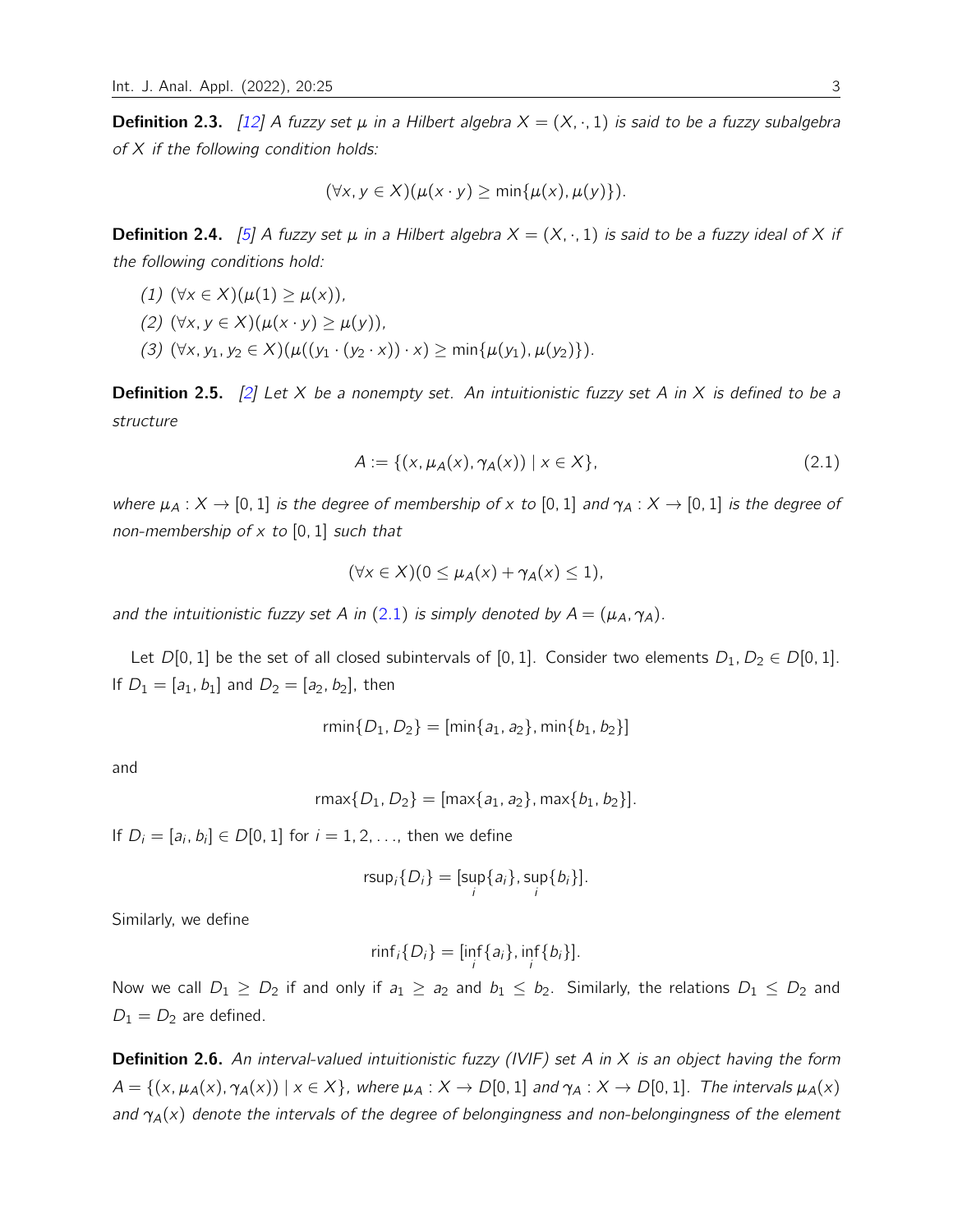x to the set D[0,1], where  $\mu_A(x) = [\mu_A^I(x), \mu_A^u(x)]$  and  $\gamma_A(x) = [\gamma_A^I(x), \gamma_A^u(x)]$  for all  $x \in X$  with the following condition:

$$
(\forall x \in X)(0 \leq \mu^u_A(x) + \gamma^u_A(x) \leq 1).
$$

For the sake of simplicity, we shall use the symbol  $A = (\mu_A, \gamma_A)$  for the IVIF set  $A =$  $\{(x,\mu_A(x),\gamma_A(x)) \mid x \in X\}$ . Also note that  $\overline{\mu_A}(x) = [1 - \mu_A^u(x), 1 - \mu_A^l(x)]$  and  $\overline{\gamma_A}(x) =$  $[1-\gamma_A^u(x), 1-\gamma_A^l(x)]$  for all  $x \in X$ , where  $[\overline{\mu_A}(x), \overline{\gamma_A}(x)]$  represents the complement of x in A.

3. IVIF subalgebras of Hilbert algebras

**Definition 3.1.** An IVIF set  $A = (\mu_A, \gamma_A)$  in a Hilbert algebra X is called an IVIF subalgebra of X if

$$
(\forall x, y \in X) \left( \begin{array}{c} \mu_A(x \cdot y) \ge \min\{\mu_A(x), \mu_A(y)\} \\ \gamma_A(x \cdot y) \le \max\{\gamma_A(x), \gamma_A(y)\} \end{array} \right).
$$
 (3.1)

**Example 3.1.** Let  $X = \{1, x, y, z, 0\}$  with the following Cayley table:

|  | $\cdot$   1 x y z 0                                                                                                                                                    |  |
|--|------------------------------------------------------------------------------------------------------------------------------------------------------------------------|--|
|  |                                                                                                                                                                        |  |
|  | $\begin{array}{c cccccc} 1 & 1 & x & y & z & 0 \\ \hline x & 1 & 1 & y & z & 0 \\ y & 1 & x & 1 & z & z \\ z & 1 & 1 & y & 1 & y \\ 0 & 1 & 1 & 1 & 1 & 1 \end{array}$ |  |
|  |                                                                                                                                                                        |  |
|  |                                                                                                                                                                        |  |
|  |                                                                                                                                                                        |  |

Then X is a Hilbert algebra. We define an IVIF set  $A = (\mu_A, \gamma_A)$  as follows:

$$
\mu_A(a) = \begin{cases} [0.5, 0.6] & \text{if } a \in \{1, x, y, z\} \\ [0.1, 0.2] & \text{if } a = 0 \end{cases}
$$

and

$$
\gamma_A(a) = \begin{cases} [0.3, 0.4] & \text{if } a \in \{1, x, y, z\} \\ [0.4, 0.5] & \text{if } a = 0. \end{cases}
$$

Then A is an IVIF subalgebra of X.

<span id="page-3-0"></span>**Proposition 3.1.** Every IVIF subalgebra  $A = (\mu_A, \gamma_A)$  of a Hilbert algebra X satisfies  $\mu_A(1) \geq \mu_A(x)$ and  $\gamma_A(1) \leq \gamma_A(x)$  for all  $x \in X$ , where  $\mu_A(1)$  and  $\gamma_A(1)$  are the upper bound and lower bound of  $\mu_A(x)$  and  $\gamma_A(x)$ , respectively.

*Proof.* For any  $x \in X$ , we have

$$
\mu_A(1) = \mu_A(x \cdot x)
$$
  
\n
$$
\ge \min{\mu_A(x), \mu_A(x)}
$$
  
\n
$$
= \min{\mu'_A(x), \mu''_A(x)], [\mu'_A(x), \mu''_A(x)]}
$$
  
\n
$$
= [\mu'_A(x), \mu''_A(x)]
$$
  
\n
$$
= \mu_A(x)
$$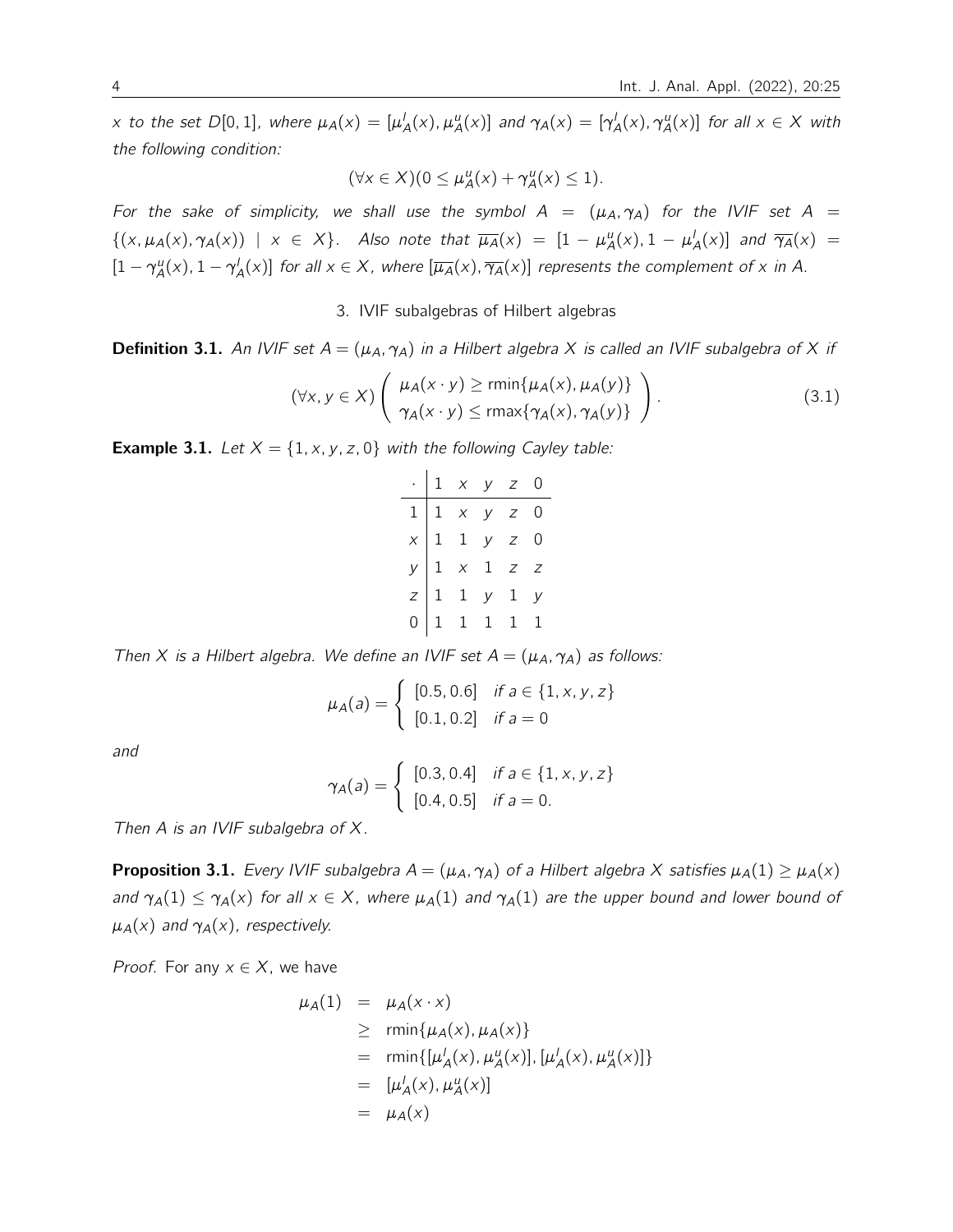and

$$
\gamma_A(1) = \gamma_A(x \cdot x)
$$
  
\n
$$
\leq \max{\gamma_A(x), \gamma_A(x)}
$$
  
\n
$$
= \max{\{\gamma'_A(x), \gamma''_A(x)\}, [\gamma'_A(x), \gamma''_A(x)]\}}
$$
  
\n
$$
= [\gamma'_A(x), \gamma''_A(x)]
$$
  
\n
$$
= \gamma_A(x).
$$

**Proposition 3.2.** If an IVIF set  $A = (\mu_A, \gamma_A)$  in a Hilbert algebra X is an IVIF subalgebra, then

$$
(\forall x \in X) \left( \begin{array}{c} \mu_A(1 \cdot x) \ge \mu_A(x) \\ \gamma_A(1 \cdot x) \le \gamma_A(x) \end{array} \right).
$$
 (3.2)

*Proof.* For any  $x \in X$ , we have

$$
\mu_A(1 \cdot x) \ge \min{\mu_A(1), \mu_A(x)}
$$
  
=  $\min{\mu_A(x \cdot x), \mu_A(x)}$   
 $\ge \min{\min{\mu_A(x), \mu_A(x)}, \mu_A(x)}$   
=  $\mu_A(x)$ 

and

$$
\gamma_A(1 \cdot x) \leq \max{\gamma_A(1), \gamma_A(x)}
$$
  
=  $\max{\gamma_A(x \cdot x), \gamma_A(x)}$   
 $\leq \max{\max{\gamma_A(x), \gamma_A(x)}, \gamma_A(x)}$   
=  $\gamma_A(x)$ .

<span id="page-4-0"></span>**Theorem 3.1.** An IVIF set  $A = (\mu_A, \gamma_A) = ([\mu_A', \mu_A''], [\gamma_A', \gamma_A''])$  in a Hilbert algebra X is an IVIF subalgebra of  $X$  if and only if  $\mu_A^l, \mu_A^u, \gamma_A^l$ , and  $\gamma_A^u$  are fuzzy subalgebras of  $X.$ 

*Proof.* Let  $\mu'_A$  and  $\mu''_A$  be fuzzy subalgebras of X and x,  $y \in X$ . Then  $\mu'_A(x \cdot y) \ge \min\{\mu'_A(x),\mu'_A(y)\}$ and  $\mu_A^u(x \cdot y) \le \min\{\mu_A^u(x), \mu_A^u(y)\}.$  Now,

$$
\mu_A(x \cdot y) = [\mu_A'(x \cdot y), \mu_A'(x \cdot y)]
$$
  
\n
$$
\geq [\min{\mu_A'(x), \mu_A'(y)}, \min{\mu_A''(x), \mu_A''(y)}]
$$
  
\n
$$
= \min{\mu_A', (x), \mu_A'(x)}, [\mu_A'(y), \mu_A''(y)]}
$$
  
\n
$$
= \min{\mu_A(x), \mu_A(y)}.
$$

Again, let  $\gamma_A^l$  and  $\gamma_A^u$  be fuzzy subalgebras of  $X$  and  $x,y\in X$ . Then  $\gamma_A^l(x\cdot y)\leq \max\{\gamma_A^l(x),\gamma_A^l(y)\}$ and  $\gamma_A^u(x \cdot y) \le \max\{\gamma_A^u(x), \gamma_A^u(y)\}.$  Now,

$$
\gamma_A(x \cdot y) = [\gamma_A'(x \cdot y), \gamma_A''(x \cdot y)]
$$
  
\n
$$
\leq [\max{\gamma_A'(x), \gamma_A'(y)}, \max{\gamma_A''(x), \gamma_A''(y)}]
$$
  
\n
$$
= \max{\{\gamma_A', (x), \gamma_A'(x)], [\gamma_A'(y), \gamma_A''(y)]\}}
$$
  
\n
$$
= \max{\{\gamma_A(x), \gamma_A(y)\}}.
$$

 $\Box$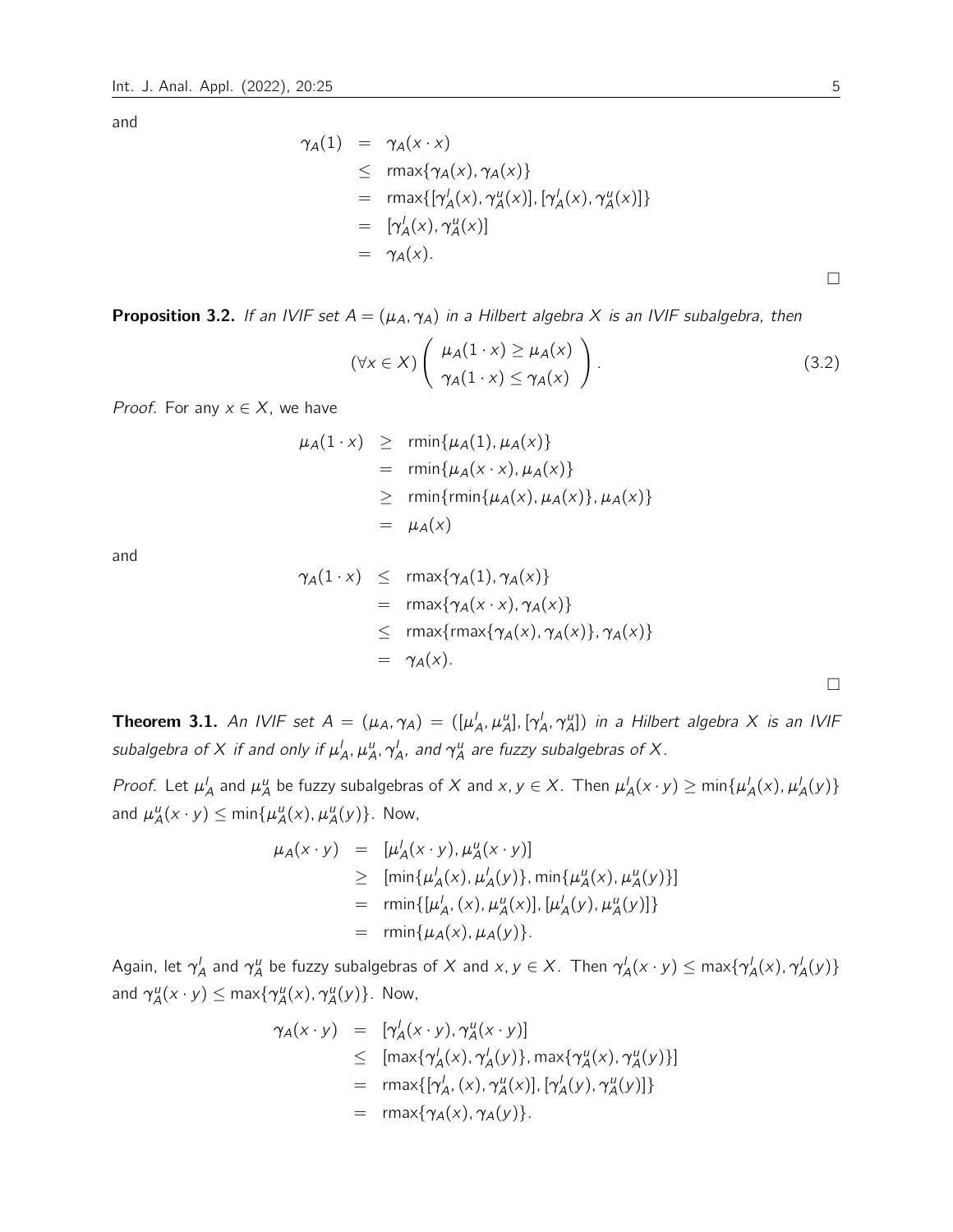Hence,  $A = \{[\mu_A^l, \mu_A^u], [\gamma_A^l, \gamma_A^u]\}$  is an IVIF subalgebra of X.

Conversely, assume that A is an IVIF subalgebra of X. For any  $x, y \in X$ ,

$$
[\mu'_{A}(x \cdot y), \mu''_{A}(x \cdot y)] = \mu_{A}(x \cdot y)
$$
  
\n
$$
\geq \min{\mu_{A}(x), \mu_{A}(y)}
$$
  
\n
$$
= \min{\mu'_{A}(x), \mu''_{A}(x), [\mu'_{A}(y), \mu''_{A}(y)]}
$$
  
\n
$$
= [\min{\mu'_{A}(x), \mu'_{A}(y)}, \min{\mu''_{A}(x), \mu''_{A}(y)}]
$$

and

$$
[\gamma_A'(x \cdot y), \gamma_A'(x \cdot y)] = \gamma_A(x \cdot y)
$$
  
\n
$$
\leq \max{\gamma_A(x), \gamma_A(y)}
$$
  
\n
$$
= \max{\{\gamma_A'(x), \gamma_A'(y)\}, [\gamma_A'(y), \gamma_A''(y)]\}}
$$
  
\n
$$
= [\max{\gamma_A'(x), \gamma_A'(y)}], \max{\gamma_A'(x), \gamma_A''(y)}].
$$

Thus  $\mu_A^l(x \cdot y) \ge \min\{\mu_A^l(x),\mu_A^l(y)\}, \mu_A^u(x \cdot y) \ge \min\{\mu_A^u(x),\mu_A^u(y)\}, \gamma_A^l(x \cdot y) \le \max\{\gamma_A^l(x),\gamma_A^l(y)\},$ and  $\gamma_A^u(x\cdot y)\leq \max\{\gamma_A^u(x),\gamma_A^u(y)\}$ . Therefore,  $\mu_A^l,\mu_A^u,\gamma_A^l$ , and  $\gamma_A^u$  are fuzzy subalgebras of X.  $\quad \Box$ 

**Theorem 3.2.** If  $A = (\mu_A, \gamma_A)$  and  $B = (\mu_B, \gamma_B)$  are two IVIF subalgebras of a Hilbert algebra X, then  $A \cap B = (\mu_{A \cap B}, \gamma_{A \cup B})$  is an IVIF subalgebra of X.

*Proof.* Let  $x, y \in X$ . Since A and B are IVIF subalgebras of X, by Theorem [3.1,](#page-4-0) we have

$$
\mu_{A\cap B}(x \cdot y) = [\mu'_{A\cap B}(x \cdot y), \mu''_{A\cap B}(x \cdot y)]
$$
  
\n
$$
= [\min{\mu'_{A}(x \cdot y), \mu'_{B}(x \cdot y)}], \min{\mu'_{A}(x \cdot y), \mu'_{B}(x \cdot y)}]
$$
  
\n
$$
\geq [\min{\mu'_{A\cap B}(x), \mu'_{A\cap B}(y)}], \min{\mu'_{A\cap B}(x), \mu'_{A\cap B}(y)}]
$$
  
\n
$$
= \min{\mu_{A\cap B}(x), \mu_{A\cap B}(y)}
$$

and

$$
\gamma_{A\cup B}(x \cdot y) = [\gamma'_{A\cup B}(x \cdot y), \gamma'_{A\cup B}(x \cdot y)]
$$
  
\n
$$
= [\max{\gamma'_{A}(x \cdot y), \gamma'_{B}(x \cdot y)}], \max{\gamma'_{A}(x \cdot y), \gamma'_{B}(x \cdot y)}]
$$
  
\n
$$
\leq [\max{\gamma'_{A\cup B}(x), \gamma'_{A\cup B}(y)}], \max{\gamma''_{A\cup B}(x), \gamma''_{A\cup B}(y)}]
$$
  
\n
$$
= \max{\gamma_{A\cup B}(x), \gamma_{A\cup B}(y)}.
$$

Hence,  $A \cap B = (\mu_{A \cap B}, \gamma_{A \cup B})$  is an IVIF subalgebra of X.

**Corollary 3.1.** Let  $\{A_i \mid i = 1, 2, 3, \cdots\}$  be a family of IVIF subalgebras of a Hilbert algebra X. Then  $\bigcap_{i=1}^{\infty} A_i$  is also an IVIF subalgebra of X, where  $\bigcap_{i=1}^{\infty} A_i = \{(x, \text{rmin}\mu_{A_i}(x), \text{rmax}\gamma_{A_i}(x)) \mid x \in X\}.$ 

For any elements x and y of a Hilbert algebra X, let  $\prod_{i=1}^{n} x \cdot y$  denotes the expression  $x \cdot (\cdots (x \cdot (x \cdot y)))$ , where  $x$  occurred  $n$  times.

**Theorem 3.3.** Let 
$$
A = (\mu_A, \gamma_A)
$$
 be an *IVIF subalgebra of a Hilbert algebra* X and let  $n \in \mathbb{N}$ . Then  
\n(1)  $\mu_A \left( \prod_{i=1}^{n} x \cdot x \right) \ge \mu_A(x)$  for any odd number n,  
\n(2)  $\gamma_A \left( \prod_{i=1}^{n} x \cdot x \right) \le \gamma_A(x)$  for any odd number n,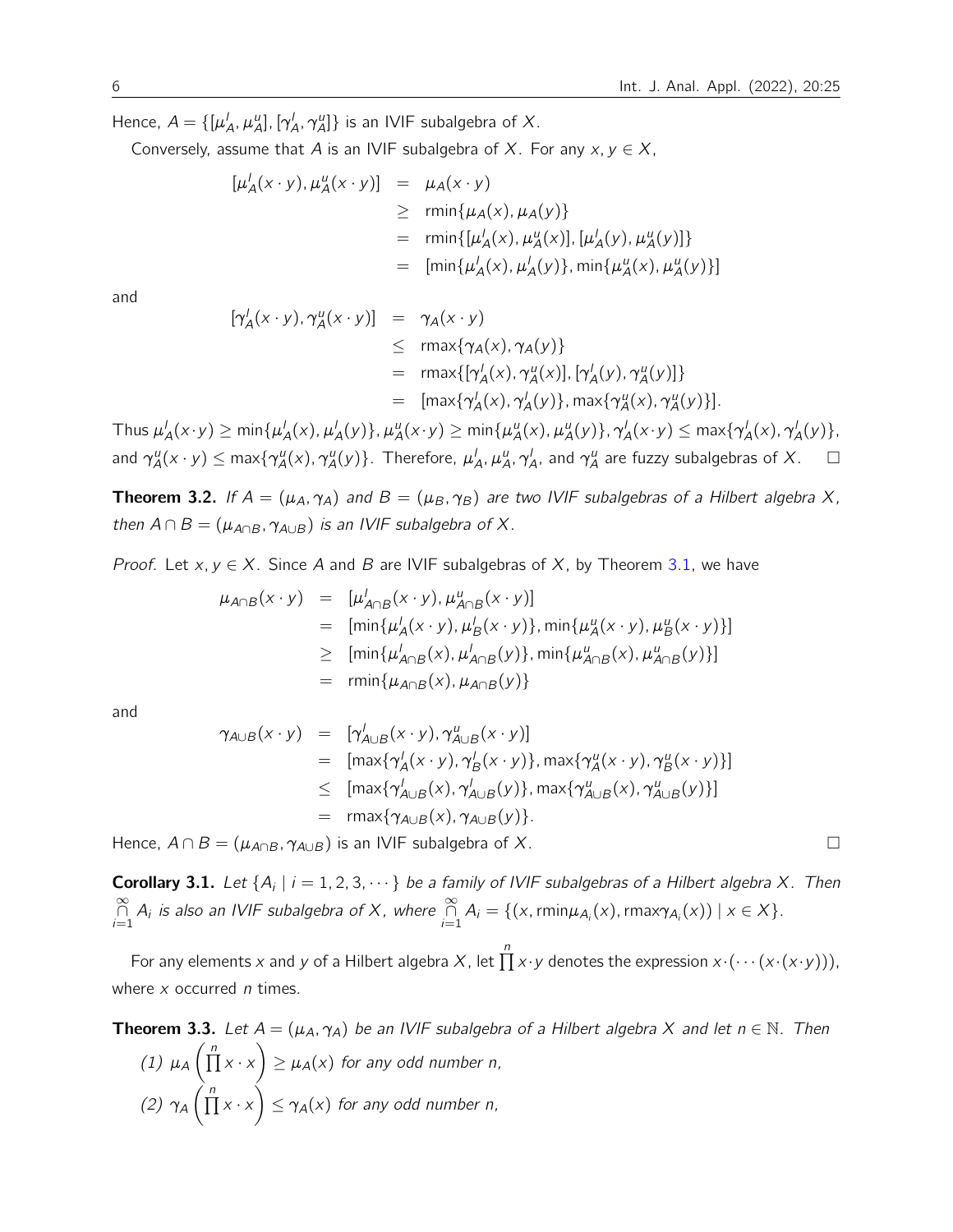(3)  $\mu_A\left(\prod_{i=1}^n x \cdot x\right) = \mu_A(x)$  for any even number n, (4)  $\gamma_A\left(\prod_{i=1}^n x \cdot x\right) = \gamma_A(x)$  for any even number n.

*Proof.* Let  $x \in X$  and assume that n is odd. Then  $n = 2p - 1$  for some positive integer p. We prove the theorem by induction. Now,  $\mu_A(x \cdot x) = \mu_A(1) \geq \mu_A(x)$  and  $\gamma_A(x \cdot x) = \gamma_A(1) \leq \gamma_A(x)$ . Suppose that  $\mu_A$  $\left(\prod^{2p-1} x \cdot x\right) \geq \mu_A(x)$  and  $\gamma_A$  $\left(\prod^{2p-1} x \cdot x\right) \leq \gamma_A(x)$ . Then by assumption,

$$
\mu_A \begin{pmatrix} 2(p+1)-1 \ \prod x \cdot x \end{pmatrix} = \mu_A \begin{pmatrix} 2p+1 \ \prod x \cdot x \end{pmatrix}
$$
  
=  $\mu_A \begin{pmatrix} 2p-1 \ \prod x \cdot (x \cdot (x \cdot x)) \end{pmatrix}$   
=  $\mu_A \begin{pmatrix} 2p-1 \ \prod x \cdot x \end{pmatrix}$   
 $\geq \mu_A(x)$ 

and

$$
\gamma_A \begin{pmatrix} 2(p+1)-1 \\ \prod x \cdot x \end{pmatrix} = \gamma_A \begin{pmatrix} 2p+1 \\ \prod x \cdot x \end{pmatrix}
$$
  
=  $\gamma_A \begin{pmatrix} 2p-1 \\ \prod x \cdot (x \cdot (x \cdot x)) \end{pmatrix}$   
=  $\gamma_A \begin{pmatrix} 2p-1 \\ \prod x \cdot x \end{pmatrix}$   
 $\leq \gamma_A(x),$ 

which proves (1) and (2). Proofs are similar for the cases (3) and (4).  $\Box$ 

**Definition 3.2.** Let  $A = (\mu_A, \gamma_A)$  be an IVIF set defined in a Hilbert algebra X. The IVIF sets  $\oplus A$ and ⊗A are defined as  $\oplus A = \{(x, \mu_A(x), \overline{\mu_A}(x)) \mid x \in X\}$  and  $\otimes A = \{(x, \overline{\gamma_A}(x), \gamma_A(x)) \mid x \in X\}$ .

**Theorem 3.4.** If  $A = (\mu_A, \gamma_A)$  is an IVIF subalgebra of a Hilbert algebra X, then ⊕A and ⊗A both are IVIF subalgebras.

Proof. Let  $x, y \in X$ . Then  $\mu_A(x \cdot y) = [1, 1] - \mu_A(x \cdot y) \leq [1, 1] - \min\{\mu_A(x), \mu_A(y)\} = \max\{1 - \mu_A(y)\}$  $\mu_A(x)$ ,  $1 - \mu_A(y)$ } = rmax{ $\mu_A(x)$ ,  $\mu_A(y)$ }. Hence,  $\oplus A$  is an IVIF subalgebra of X. Let x,  $y \in X$ . Then  $\gamma_A(x \cdot y) = [1, 1] - \gamma_A(x \cdot y) \ge [1, 1] - \max{\gamma_A(x), \gamma_A(y)} = \min{\{1 - \gamma_A(x), 1 - \gamma_A(y)\}}$ rmin{ $\gamma_A(x)$ ,  $\gamma_A(y)$ }. Hence,  $\otimes A$  is also an IVIF subalgebra of X.

The sets  $\{x \in X \mid \mu_A(x) = \mu_A(1)\}$  and  $\{x \in X \mid \gamma_A(x) = \gamma_A(1)\}$  are denoted by  $\mu_A^1$  and  $\gamma_A^1$ , respectively. These two sets are also subalgebra of a Hilbert algebra X.

**Theorem 3.5.** Let  $A = (\mu_A, \gamma_A)$  be an IVIF subalgebra of a Hilbert algebra X, then the sets  $\mu_A^1$  and  $\gamma_A^1$  are subalgebras of X .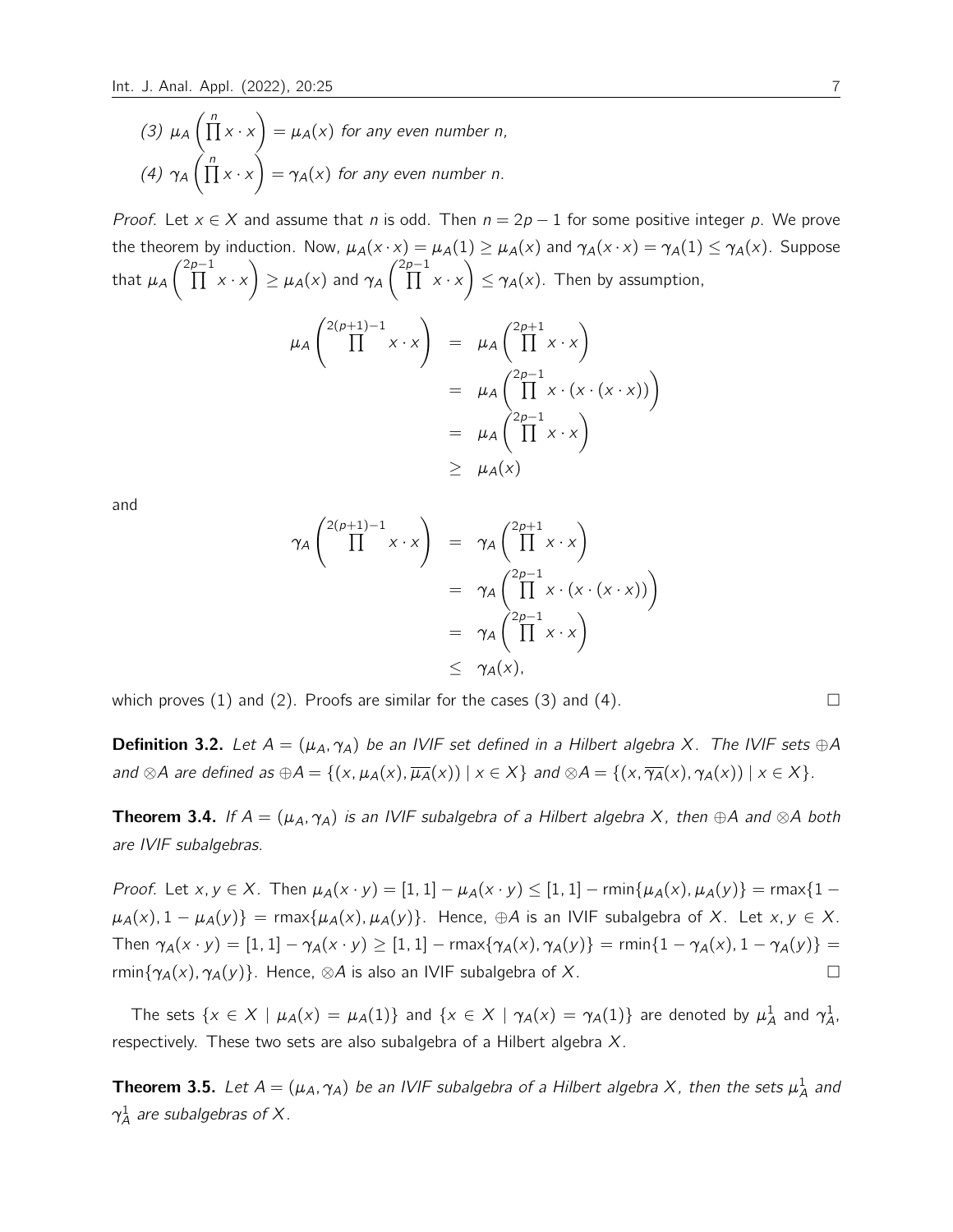*Proof.* Let  $x, y \in \mu_A^1$ . Then  $\mu_A(x) = \mu_A(1) = \mu_A(y)$  and so

$$
\mu_A(x \cdot y) \le \min\{\mu_A(x), \mu_A(y)\} = \mu_A(1).
$$

By using Proposition [3.1,](#page-3-0) we have  $\mu_A(x \cdot y) = \mu_A(1)$ ; hence,  $x \cdot y \in \mu_A^1$ . Again, let  $x, y \in \gamma_A^1$ . Then  $\gamma_A(x) = \gamma_A(1) = \gamma_A(y)$  and so,  $\gamma_A(x \cdot y) \le \text{max}\{\gamma_A(x), \gamma_A(y)\} = \gamma_A(1)$ . Again, by Proposition [3.1,](#page-3-0) we have  $\gamma_A(x\cdot y)=\gamma_A(1)$ ; hence,  $x\cdot y\in\gamma_A^1$ . Therefore, the sets  $\mu_A^1$  and  $\gamma_A^1$  are subalgebras of  $X<sub>z</sub>$ 

**Theorem 3.6.** Let B be a nonempty subset of a Hilbert algebra X and  $A = (\mu_A, \gamma_A)$  be an IVIF set in X defined by  $\mu_A(x) = \begin{cases} [\alpha_1, \alpha_2] & \text{if } x \in B \\ 0 & \text{otherwise} \end{cases}$  $[\beta_1, \beta_2]$  otherwise and  $\gamma_A(x) = \begin{cases} [\theta_1, \theta_2] & \text{if } x \in B \\ 0 & \text{if } x \in B \end{cases}$  $[\delta_1, \delta_2]$  otherwise for all  $[\alpha_1, \alpha_2], [\beta_1, \beta_2], [\theta_1, \theta_2], [\delta_1, \delta_2] \in D[0, 1]$  with  $[\alpha_1, \alpha_2] \geq [\beta_1, \beta_2]$  and  $[\theta_1, \theta_2] \leq [\delta_1, \delta_2]$  and  $\alpha_2 + \theta_2 \leq \theta_2$ 1 and  $\beta_2 + \delta_2 \leq 1$ . Then A is an IVIF subalgebra of X if and only if B is a subalgebra of X. Moreover,  $\mu^1_{\mathcal{A}} = \mathcal{B} = \gamma^1_{\mathcal{A}}.$ 

*Proof.* Let A be an IVIF subalgebra of X. Let  $x, y \in B$ . Then

$$
\mu_A(x \cdot y) \ge \min\{\mu_A(x), \mu_A(y)\} = \min\{[\alpha_1, \alpha_2], [\alpha_1, \alpha_2]\} = [\alpha_1, \alpha_2]
$$

and

$$
\gamma_A(x \cdot y) \leq \max\{\gamma_A(x), \gamma_A(y)\} = \max\{[\alpha_1, \alpha_2], [\alpha_1, \alpha_2]\} = [\alpha_1, \alpha_2].
$$

So  $x \cdot y \in B$ . Hence, B is a subalgebra of X.

Conversely, suppose that B is a subalgebra of X. Let  $x, y \in X$ . Consider two cases:

Case (i): If  $x, y \in B$ , then  $x \cdot y \in B$ . Thus

$$
\mu_A(x \cdot y) = [\alpha_1, \alpha_2] = \min\{\mu_A(x), \mu_A(y)\}\
$$

and

$$
\gamma_A(x \cdot y) = [\theta_1, \theta_2] = \max\{\gamma_A(x), \gamma_A(y)\}.
$$

Case (ii): If  $x \notin B$  or  $y \notin B$ , then  $\mu_A(x \cdot y) \geq [\beta_1, \beta_2] = \min{\{\mu_A(x), \mu_A(y)\}}$  and  $\gamma_A(x \cdot y) \leq$  $[\theta_1, \theta_2] = \max{\gamma_A(x), \gamma_A(y)}$ . Hence, A is an IVIF subalgebra of X. Now,  $\mu_A^1 = \{x \in X \mid \mu_A(x) = 1\}$  $\mu_A(1)$ } = { $x \in X \mid \mu_A(x) = [\alpha_1, \alpha_2]$ } = B and  $\gamma_A^1 = \{x \in X \mid \gamma_A(x) = \gamma_A(1)\} = \{x \in X \mid \gamma_A(x) = \gamma_A(x)\}$  $[\theta_1, \theta_2]\} = B.$ 

**Definition 3.3.** Let  $A = (\mu_A, \gamma_A)$  be an IVIF subalgebra of a Hilbert algebra X. For  $[s_1, s_2], [t_1, t_2] \in$ D[0, 1], the sets  $U(\mu_A : [s_1, s_2]) = \{x \in X \mid \mu_A(x) \geq [s_1, s_2]\}$  is called an upper  $[s_1, s_2]$ -level of A and  $L(\gamma_A : [t_1, t_2]) = \{x \in X \mid \gamma_A(x) \leq [t_1, t_2]\}$  is called a lower  $[t_1, t_2]$ -level of A.

<span id="page-7-0"></span>**Theorem 3.7.** If  $A = (\mu_A, \gamma_A)$  is an IVIF subalgebra of a Hilbert algebra X, then the upper  $[s_1, s_2]$ -level and lower  $[t_1, t_2]$ -level of A are subalgebras of X.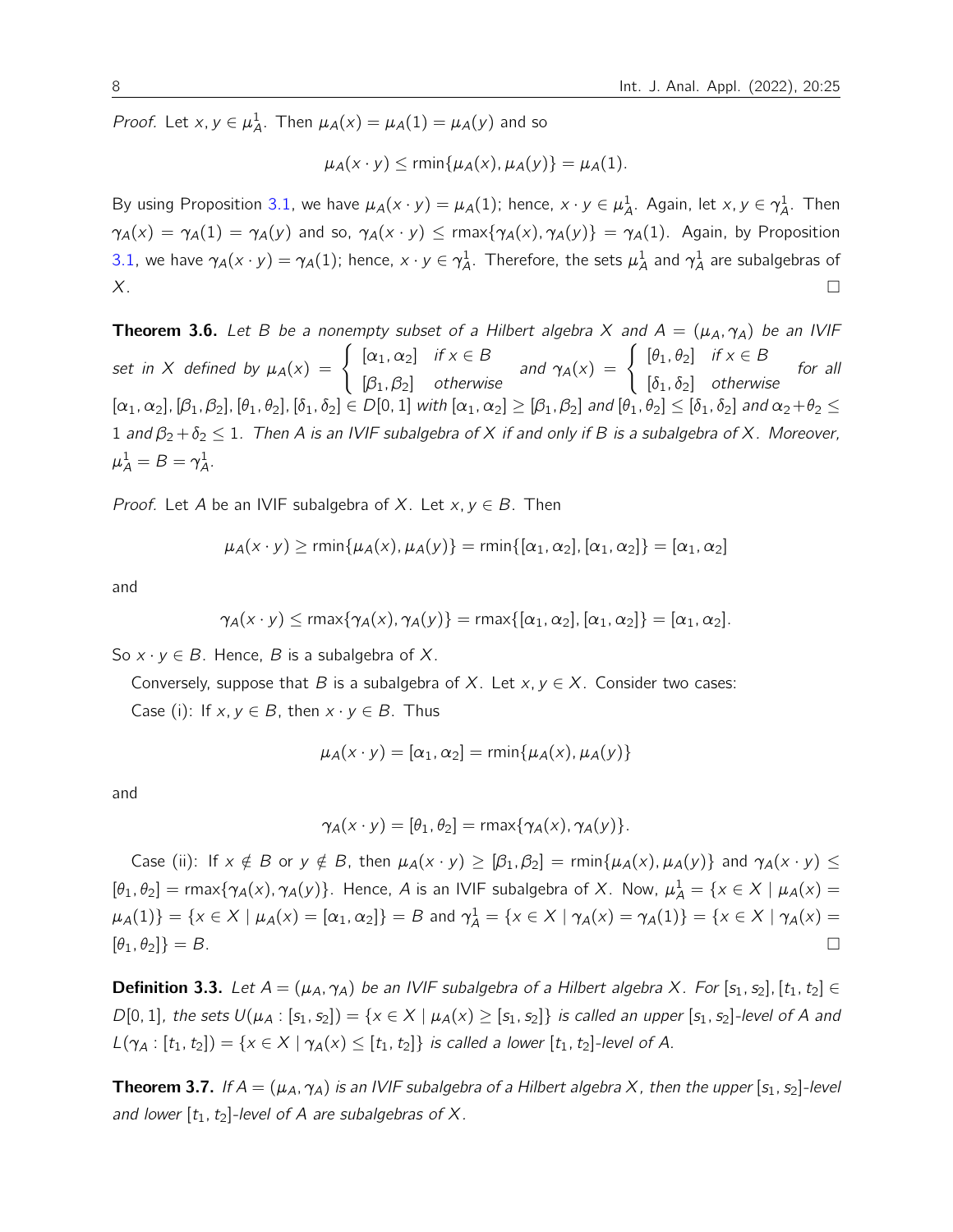Proof. Let  $x, y \in U(\mu_A : [s_1, s_2])$ . Then  $\mu_A(x) \leq [s_1, s_2]$  and  $\mu_A(y) \leq [s_1, s_2]$ . It follows that  $\mu_A(x \cdot y) \le \min\{\mu_A(x), \mu_A(y)\} \le [s_1, s_2]$  so that  $x \cdot y \in U(\mu_A : [s_1, s_2])$ . Hence,  $U(\mu_A : [s_1, s_2])$ is a subalgebra of X. Let  $x, y \in L(\gamma_A : [t_1, t_2])$ . Then  $\gamma_A(x) \leq [t_1, t_2]$  and  $\gamma_A(y) \leq [t_1, t_2]$ . Thus  $\gamma_A(x \cdot y) \le \max\{\gamma_A(x), \gamma_A(y)\} \le [t_1, t_2]$  so that  $x \cdot y \in L(\gamma_A : [t_1, t_2])$ . Hence,  $L(\gamma_A : [t_1, t_2])$  is a subalgebra of X.  $\Box$ 

**Theorem 3.8.** Let  $A = (\mu_A, \gamma_A)$  be an IVIF set in a Hilbert algebra X such that the sets  $U(\mu_A : [s_1, s_2])$ and  $L(\gamma_A : [t_1, t_2])$  are subalgebras of X for every  $[s_1, s_2], [t_1, t_2] \in D[0, 1]$ . Then A is an IVIF subalgebra of X.

Proof. Let  $[s_1, s_2], [t_1, t_2] \in D[0, 1]$  be such that  $U(\mu_A : [s_1, s_2])$  and  $L(\gamma_A : [t_1, t_2])$  are subalgebras of X. In contrary, let  $x_0, y_0 \in X$  be such that  $\mu_A(x_0 \cdot y_0) < \text{rmin}\{\mu_A(x_0), \mu_A(y_0)\}\$ . Let  $\mu_{A}(x_0) = [\theta_1, \theta_2], \mu_{A}(y_0) = [\theta_3, \theta_4],$  and  $\mu_{A}(x_0 \cdot y_0) = [s_1, s_2]$ . Then  $[s_1, s_2] < \text{rmin}\{[\theta_1, \theta_2], [\theta_3, \theta_4]\}$  $[\min{\lbrace \theta_1, \theta_3 \rbrace}, \min{\lbrace \theta_2, \theta_4 \rbrace}]$ . So,  $s_1 < \min{\lbrace \theta_1, \theta_3 \rbrace}$  and  $s_2 < \min{\lbrace \theta_2, \theta_4 \rbrace}$ . Consider,

$$
[\rho_1, \rho_2] = \frac{1}{2} [\mu_A(x_0 \cdot y_0) + \text{rmin}\{\mu_A(x_0), \mu_A(y_0)\}]
$$
  
=  $\frac{1}{2} [[s_1, s_2] + [\text{min}\{\theta_1, \theta_3\}, \text{min}\{\theta_2, \theta_4\}]]$   
=  $[\frac{1}{2}(s_1 + \text{min}\{\theta_1, \theta_3\}), \frac{1}{2}(s_2 + \text{min}\{\theta_2, \theta_4\})].$ 

Therefore,  $\min\{\theta_1, \theta_3\} > \rho_1 = \frac{1}{2}$  $\frac{1}{2}$ (s<sub>1</sub>+min{ $\theta_1$ ,  $\theta_3$ }) > s<sub>1</sub> and min{ $\theta_2$ ,  $\theta_4$ } >  $\rho_2 = \frac{1}{2}$  $\frac{1}{2}(s_2 + \min\{\theta_2, \theta_4\}) >$ s<sub>2</sub>. Hence,  $[\min{\lbrace \theta_1, \theta_3 \rbrace}, \min{\lbrace \theta_2, \theta_4 \rbrace}] > [\rho_1, \rho_2] > [s_1, s_2]$ , so that  $x_0 \cdot y_0 \notin U(\mu_A : [s_1, s_2])$ , which is a contradiction because

$$
\mu_A(x_0) = [\theta_1, \theta_2] \geq [\min{\theta_1, \theta_3}, \min{\theta_2, \theta_4}] > [\rho_1, \rho_2]
$$

and

$$
\mu_A(y_0)=[\theta_3,\theta_4]\geq [\min\{\theta_1,\theta_3\},\min\{\theta_2,\theta_4\}]> [\rho_1,\rho_2].
$$

This implies that  $x_0 \cdot y_0 \in U(\mu_A : [s_1, s_2])$ . Thus  $\mu_A(x \cdot y) \le \min\{\mu_A(x), \mu_A(y)\}\$  for all  $x, y \in X$ . Again, in contrary, let  $x_0, y_0 \in X$  be such that  $\gamma_A(x_0 \cdot y_0) > \max{\gamma_A(x_0), \gamma_A(y_0)}$ . Let  $\gamma_A(x_0) =$  $[\eta_1, \eta_2], \gamma_A(y_0) = [\eta_3, \eta_4],$  and  $\gamma_A(x_0 \cdot y_0) = [t_1, t_2].$  Then  $[t_1, t_2] > \text{rmax}\{[\eta_1, \eta_2], [\eta_3, \eta_4]\} =$  $[\max{\{\eta_1,\eta_3\}},\max{\{\eta_2,\eta_4\}}]$ . So  $t_1 > \max{\{\eta_1,\eta_3\}}$  and  $t_2 > \max{\{\eta_2,\eta_4\}}$ . Let us consider,

$$
[\beta_1, \beta_2] = \frac{1}{2} [\gamma_A(x_0 \cdot y_0) + \text{rmax}\{\gamma_A(x_0), \gamma_A(y_0)\}]
$$
  
=  $\frac{1}{2} [[t_1, t_2] + [\text{max}\{\eta_1, \eta_3\}, \text{max}\{\eta_2, \eta_4\}]$   
=  $[\frac{1}{2}(t_1 + \text{max}\{\eta_1, \eta_3\}), \frac{1}{2}(t_2 + \text{max}\{\eta_2, \eta_4\})].$ 

Therefore, max $\{\eta_1, \eta_3\}$   $\langle \beta_1 = \frac{1}{2}$  $\frac{1}{2}[(t_1 + \max\{\eta_1, \eta_3\})] < t_1$  and  $\max\{\eta_2, \eta_4\} < \beta_2 = \frac{1}{2}$  $\frac{1}{2}[(t_2 +$  $\max\{\eta_2,\eta_4\}$ ]  $< t_2$ . Hence,  $[\max\{\eta_1,\eta_3\},\max\{\eta_2,\eta_4\}] < [\beta_1,\beta_2] < [t_1,t_2]$  so that  $x_0 \cdot y_0 \notin L(\gamma_A :$  $[t_1, t_2]$ , which is a contradiction because

$$
\gamma_A(x_0) = [\eta_1, \eta_2] \leq [\max\{\eta_1, \eta_3\}, \max\{\eta_2, \eta_4\}] > [\beta_1, \beta_2]
$$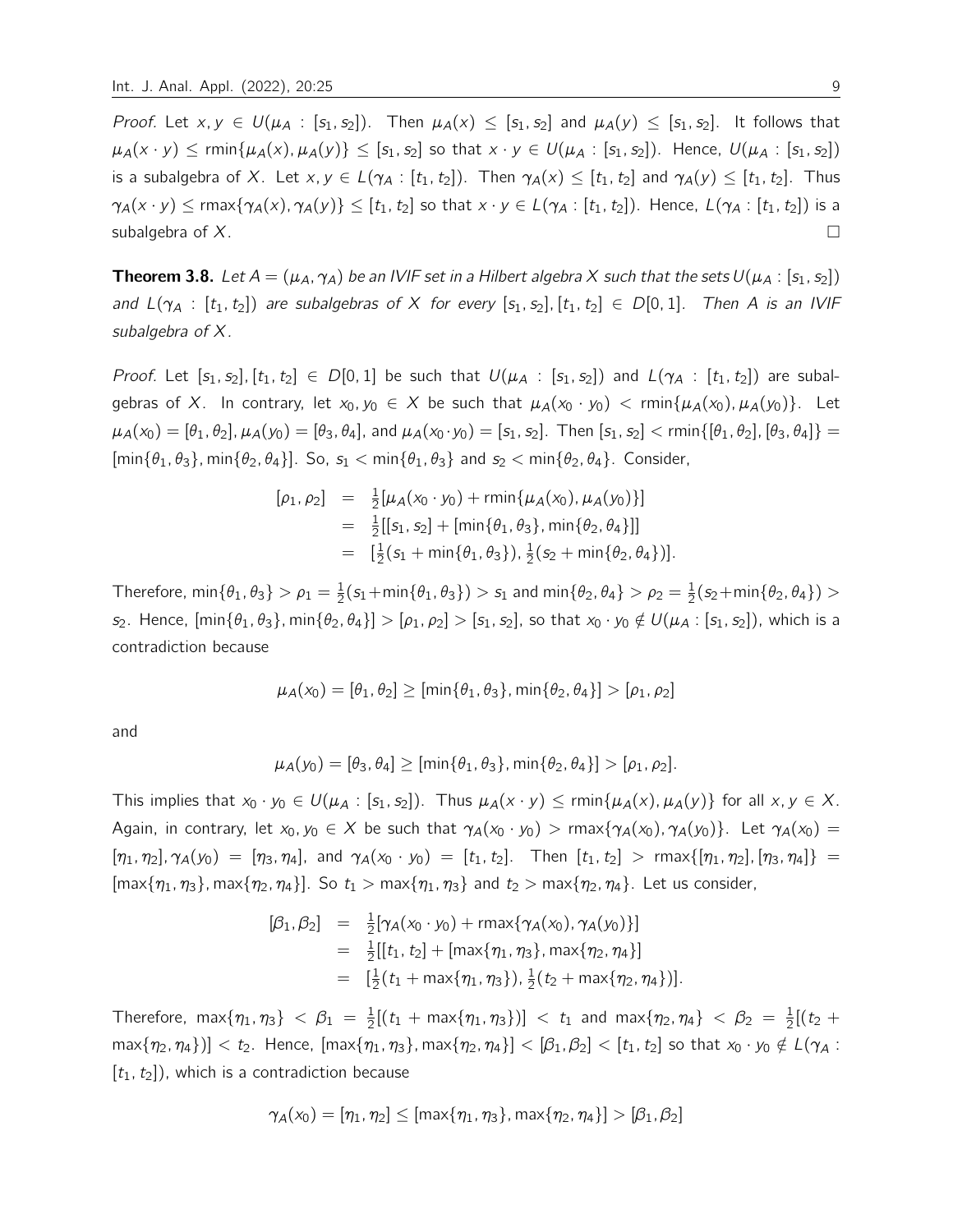and

$$
\gamma_A(y_0) = [\eta_3, \eta_4] \geq [\max\{\eta_1, \eta_3\}, \max\{\eta_2, \eta_4\}] > [\beta_1, \beta_2].
$$

This implies that  $x_0 \cdot y_0 \in L(\gamma_A : [t_1, t_2])$ . Thus  $\gamma_A(x \cdot y) \ge \max{\gamma_A(x), \gamma_A(y)}$  for all  $x, y \in X$ . Therefore, A is an IVIF subalgebra of X.

**Theorem 3.9.** Any subalgebra of a Hilbert algebra X can be realized as both the upper  $[s_1, s_2]$ -level and lower  $[t_1, t_2]$ -level of some IVIF subalgebra of X.

Proof. Let B be an IVIF subalgebra of X and A be an IVIF set on X defined by  $\mu_A(x)$  =  $\int [\alpha_1, \alpha_2]$  if  $x \in B$ [0,0] otherwise and  $\gamma_A(x) = \begin{cases} [\beta_1, \beta_2] & \text{if } x \in B \\ 0 & \text{if } x \in B \end{cases}$ [1, 1] otherwise for all  $[\alpha_1, \alpha_2]$ ,  $[\beta_1, \beta_2] \in D[0, 1]$  and  $\alpha_2 + \beta_2 \leq 1$ . We consider the following cases:

Case (i) If  $x, y \in B$ , then  $\mu_A(x) = [\alpha_1, \alpha_2], \gamma_A(x) = [\beta_1, \beta_2]$ , and  $\mu_A(y) = [\alpha_1, \alpha_2], \gamma_A(y) =$  $[\beta_1, \beta_2]$ . Thus

$$
\mu_A(x \cdot y) = [\alpha_1, \alpha_2] = \min\{[\alpha_1, \alpha_2], [\alpha_1, \alpha_2]\} = \min\{\mu_A(x), \mu_A(y)\}\
$$

and

$$
\gamma_A(x \cdot y) = [\beta_1, \beta_2] = \max\{[\beta_1, \beta_2], [\beta_1, \beta_2]\} = \max\{\gamma_A(x), \gamma_A(y)\}.
$$

Case (ii) If  $x \in B$  and  $y \notin B$ , then  $\mu_A(x) = [\alpha_1, \alpha_2], \gamma_A(x) = [\beta_1, \beta_2]$ , and  $\mu_A(y) = [0, 0]$ ,  $\gamma_A(y) = [1, 1]$ . Thus

$$
\mu_A(x \cdot y) \geq [0, 0] = \min\{[\alpha_1, \alpha_2], [0, 0]\} = \min\{\mu_A(x), \mu_A(y)\}\
$$

and

$$
\gamma_A(x \cdot y) \geq [1, 1] = \max\{[\beta_1, \beta_2], [1, 1]\} = \max\{\gamma_A(x), \gamma_A(y)\}.
$$

Case (iii) If  $x \notin B$  and  $y \in B$ , then  $\mu_A(x) = [0, 0], \gamma_A(x) = [1, 1], \mu_A(y) = [\alpha_1, \alpha_2]$ , and  $\gamma_A(y) =$  $[\beta_1, \beta_2]$ . Thus

$$
\mu_A(x \cdot y) \geq [0, 0] = \min\{[0, 0], [\alpha_1, \alpha_2]\} = \min\{\mu_A(x), \mu_A(y)\}\
$$

and

$$
\gamma_A(x \cdot y) \leq [1, 1] = \max\{[1, 1], [\beta_1, \beta_2]\} = \max\{\gamma_A(x), \gamma_A(y)\}.
$$

Case (iv) If  $x \notin B$  and  $y \notin B$ , then  $\mu_A(x) = [0, 0], \gamma_A(x) = [1, 1], \mu_A(y) = [0, 0]$ , and  $\gamma_A(y) =$ [1, 1]. Thus

$$
\mu_A(x \cdot y) \leq [0, 0] = \min\{[0, 0], [0, 0]\} = \min\{\mu_A(x), \mu_A(y)\}\
$$

and

$$
\gamma_A(x \cdot y) \ge [1, 1] = \max\{[1, 1], [1, 1]\} = \max\{\gamma_A(x), \gamma_A(y)\}.
$$

Therefore, A is an IVIF subalgebra of X.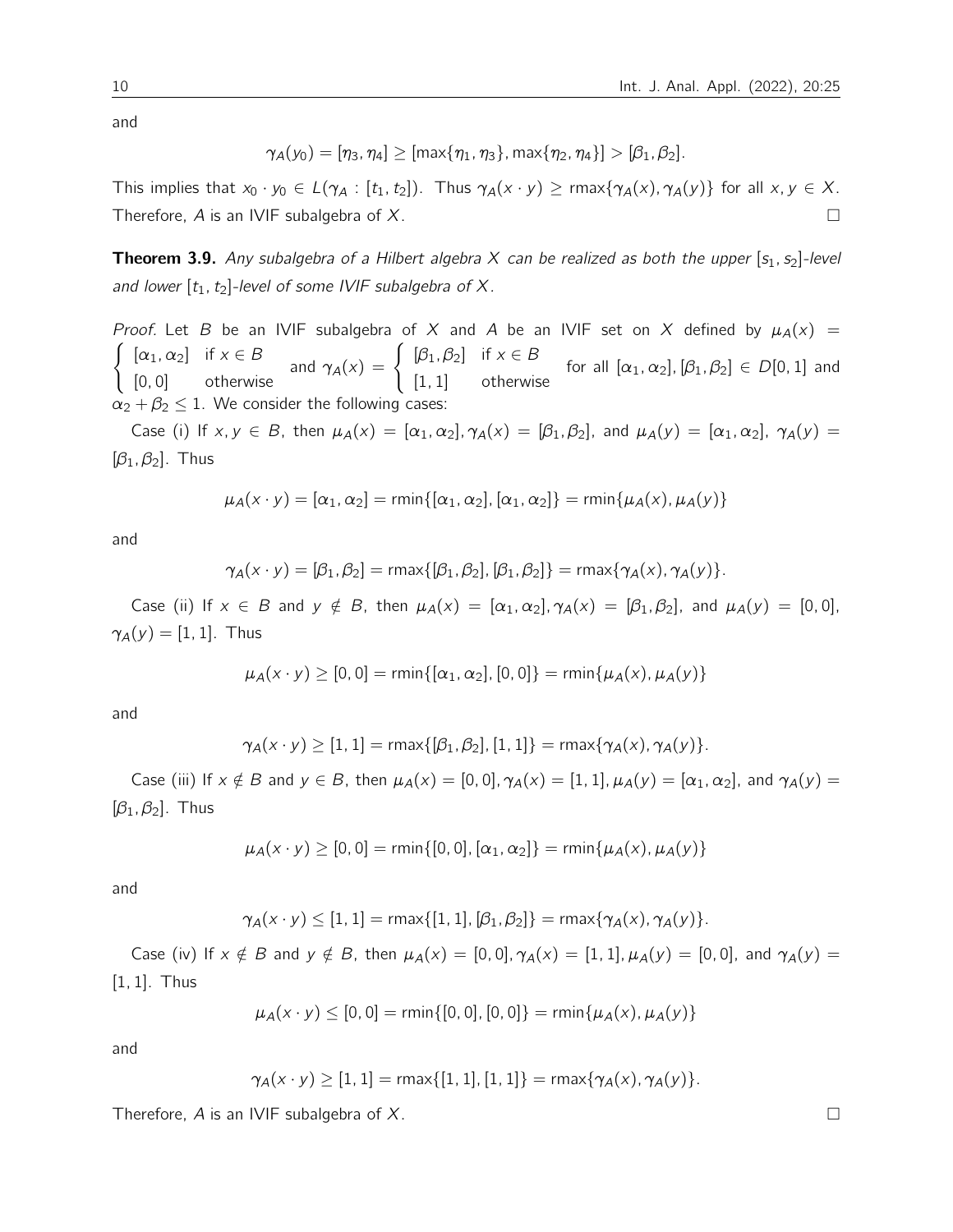**Theorem 3.10.** Let B be a subset of a Hilbert algebra X and A be an IVIF set in X defined by  $\mu_A(x) =$  $\int [\alpha_1, \alpha_2]$  if  $x \in B$ [0,0] otherwise and  $\gamma_A(x) = \begin{cases} [\beta_1, \beta_2] & \text{if } x \in B \\ 0 & \text{if } x \neq 0 \end{cases}$ [1, 1] otherwise for all  $[\alpha_1, \alpha_2]$ ,  $[\beta_1, \beta_2] \in D[0, 1]$  and  $\alpha_2 + \beta_2 \leq 1$ . If A is realized as a lower level subalgebra and an upper level subalgebra of some IVIF subalgebra of  $X$ , then  $B$  is a subalgebra of  $X$ .

Proof. Let A be an IVIF subalgebra of X and  $x, y \in B$ . Then  $\mu_A(x) = [\alpha_1, \alpha_2] = \mu_A(y)$  and  $\gamma_A(x) = [\beta_1, \beta_2] = \gamma_A(y)$ . Thus

$$
\mu_A(x \cdot y) \le \min\{\mu_A(x), \mu_A(y)\} = \min\{[\alpha_1, \alpha_2], [\alpha_1, \alpha_2]\} = [\alpha_1, \alpha_2]
$$

and

$$
\gamma_A(x \cdot y) \geq \max\{\gamma_A(x), \gamma_A(y)\} = \max\{[\beta_1, \beta_2], [\beta_1, \beta_2]\} = [\beta_1, \beta_2],
$$

which imply that  $x \cdot y \in B$ . Hence, B is a subalgebra of X.

## <span id="page-10-2"></span>4. IVIF ideals of Hilbert algebras

**Definition 4.1.** An IVIF set  $A = (\mu_A, \gamma_A)$  in a Hilbert algebra X is said to be an IVIF ideal of X if the following conditions are hold:

$$
(\forall x \in X) \left( \begin{array}{c} \mu_A(1) \ge \mu_A(x) \\ \gamma_A(1) \le \gamma_A(x) \end{array} \right), \tag{4.1}
$$

$$
(\forall x, y \in X) \left( \begin{array}{c} \mu_A(x \cdot y) \ge \mu_A(y) \\ \gamma_A(x \cdot y) \le \gamma_A(y) \end{array} \right), \tag{4.2}
$$

$$
(\forall x, y_1, y_2 \in X) \left( \begin{array}{c} \mu_A((y_1 \cdot (y_2 \cdot x)) \cdot x) \ge \min\{\mu_A(y_1), \mu_A(y_2)\} \\ \gamma_A((y_1 \cdot (y_2 \cdot x)) \cdot x) \le \max\{\gamma_A(y_1), \gamma_A(y_2)\} \end{array} \right). \tag{4.3}
$$

**Example 4.1.** Let  $X = \{1, x, y, z, 0\}$  with the following Cayley table:

<span id="page-10-1"></span><span id="page-10-0"></span>

|  | $\cdot$   1 x y z 0                                                                                                                                                       |  |
|--|---------------------------------------------------------------------------------------------------------------------------------------------------------------------------|--|
|  | $\begin{array}{c cccc} \hline & 1 & x & y & z & 0 \\ \hline x & 1 & 1 & y & z & 0 \\ y & 1 & x & 1 & z & z \\ z & 1 & 1 & y & 1 & y \\ 0 & 1 & 1 & 1 & 1 & 1 \end{array}$ |  |
|  |                                                                                                                                                                           |  |
|  |                                                                                                                                                                           |  |
|  |                                                                                                                                                                           |  |
|  |                                                                                                                                                                           |  |

Then X is a Hilbert algebra. We define an IVIF set  $A = (\mu_A, \gamma_A)$  as follows:

$$
\mu_A(x) = \begin{cases} [0.5, 0.6] & \text{if } x \in \{1, x, y, z\} \\ [0.1, 0.2] & \text{if } x = 0 \end{cases}
$$

and

$$
\gamma_A(x) = \begin{cases} [0.3, 0.4] & \text{if } x \in \{1, x, y, z\} \\ [0.4, 0.5] & \text{if } x = 0. \end{cases}
$$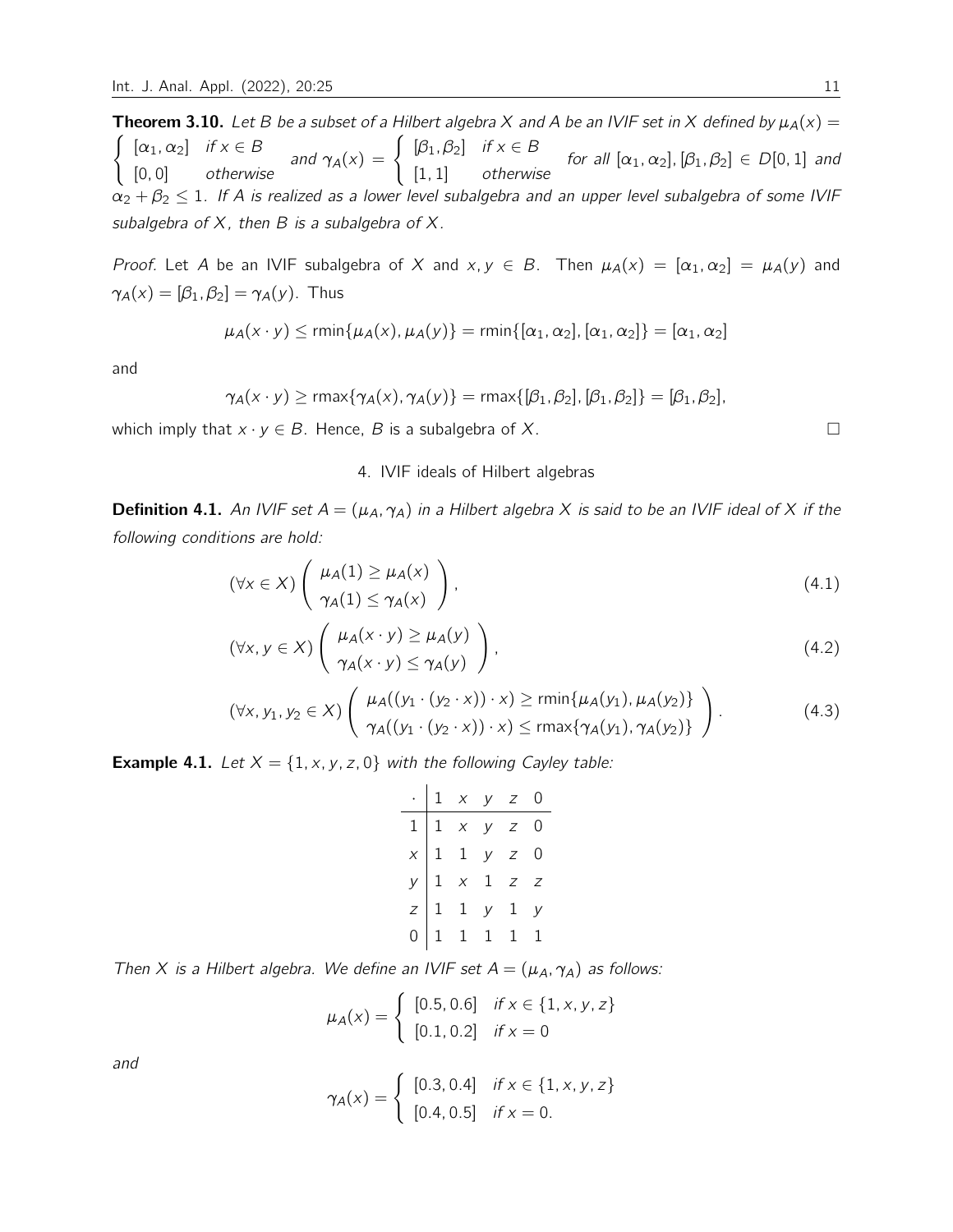Then A is an IVIF ideal of X.

**Proposition 4.1.** If  $A = (\mu_A, \gamma_A)$  is an IVIF ideal of a Hilbert algebra X, then

$$
(\forall x, y \in X) \left( \begin{array}{c} \mu_A((y \cdot x) \cdot x) \ge \mu_A(y) \\ \gamma_A((y \cdot x) \cdot x) \le \gamma_A(y) \end{array} \right).
$$
 (4.4)

*Proof.* Putting  $y_1 = y$  and  $y_2 = 1$  in [\(4.3\)](#page-10-0), we have

$$
\mu_A((y \cdot x) \cdot x) \ge \min\{\mu_A(y), \mu_A(1)\} = \mu_A(y)
$$

and

$$
\gamma_A((y \cdot x) \cdot x) \leq \max\{\gamma_A(y), \gamma_A(1)\} = \gamma_A(y).
$$

 $\Box$ 

 $\Box$ 

<span id="page-11-0"></span>**Lemma 4.1.** If  $A = (\mu_A, \gamma_A)$  is an IVIF ideal of a Hilbert algebra X, then

$$
(\forall x, y \in X) \left( x \leq y \implies \begin{cases} \mu_A(x) \leq \mu_A(y) \\ \gamma_A(x) \geq \gamma_A(y) \end{cases} \right). \tag{4.5}
$$

*Proof.* Let  $x, y \in X$  be such that  $x \leq y$ . Then  $x \cdot y = 1$  and so

$$
\mu_A(y) = \mu_A(1 \cdot y)
$$
  
= 
$$
\mu_A(((x \cdot y) \cdot (x \cdot y)) \cdot y)
$$
  

$$
\ge \min{\mu_A(x \cdot y), \mu_A(x)}
$$
  

$$
\ge \min{\mu_A(1), \mu_A(x)}
$$
  
= 
$$
\mu_A(x).
$$

Thus

$$
\gamma_A(y) = \gamma_A(1 \cdot y)
$$
  
=  $\gamma_A(((x \cdot y) \cdot (x \cdot y)) \cdot y)$   
 $\leq \max{\gamma_A(x \cdot y), \gamma_A(x)}$   
 $\leq \max{\gamma_A(1), \gamma_A(x)}$   
=  $\gamma_A(x)$ .

Theorem 4.1. Every IVIF ideal of a Hilbert algebra  $X$  is an IVIF subalgebra of  $X$ .

*Proof.* Let  $A = (\mu_A, \gamma_A)$  be an IVIF ideal of X. Since  $y \le x \cdot y$  for all  $x, y \in X$ , it follows from Lemma [4.1](#page-11-0) that

$$
\mu_A(y) \geq \mu_A(x \cdot y), \gamma_A(y) \leq \gamma_A(x \cdot y).
$$

It follows from  $(4.2)$  that

$$
\mu_A(x \cdot y) \geq \mu_A(y)
$$
  
\n
$$
\geq \min{\mu_A(x \cdot y), \mu_A(x)}
$$
  
\n
$$
\geq \min{\mu_A(x), \mu_A(y)}
$$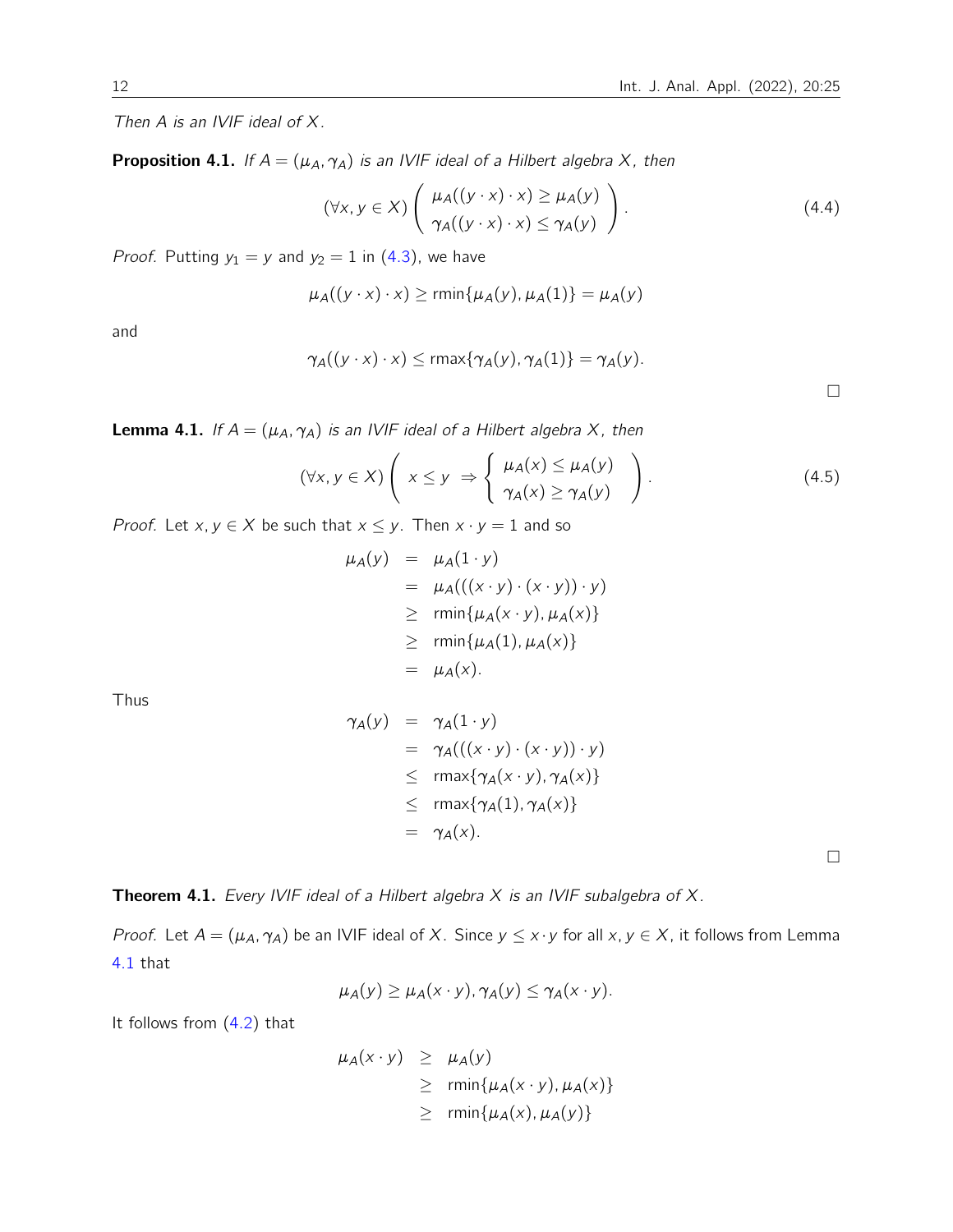and

$$
\gamma_A(x \cdot y) \leq \gamma_A(y)
$$
  
\n
$$
\leq \max{\gamma_A(x \cdot y), \gamma_A(x)}
$$
  
\n
$$
\leq \max{\gamma_A(x), \gamma_A(y)}.
$$

Hence, A is an IVIF subalgebra of X.

**Theorem 4.2.** An IVIF set  $A=(\mu_A,\gamma_A)=\{[\mu_A^I,\mu_A^u],[\gamma_A^I,\gamma_A^u]\}$  in a Hilbert algebra X is an IVIF ideal of X if and only if  $\mu_A^l$ ,  $\mu_A^u$ ,  $\gamma_A^l$ , and  $\gamma_A^u$  are fuzzy ideals of X.

*Proof.* Since  $\mu_A^l(1) \ge \mu_A^l(x)$ ,  $\mu_A^u(1) \ge \mu_A^u(x)$ ,  $\gamma_A^l(1) \le \gamma_A^l(x)$ , and  $\gamma_A^u(1) \le \gamma_A^u(x)$ , we have  $\mu_A(1) \ge$  $\mu_A(x)$  and  $\gamma_A(1) \leq \gamma_A(x)$ . Let  $x, y \in X$ . Then

$$
\mu_A(x \cdot y) = [\mu_A^l(x \cdot y), \mu_A^u(x \cdot y)] \geq [\mu_A^l(y), \mu_A^u(y)] = \mu_A(y)
$$

and

$$
\gamma_A(x \cdot y) = [\gamma_A^l(x \cdot y), \gamma_A^u(x \cdot y)] \leq [\gamma_A^l(y), \gamma_A^u(y)] = \gamma_A(y).
$$

Let  $x, y_1, y_2 \in X$ . Then

$$
\mu_A((y_1 \cdot (y_2 \cdot x)) \cdot x) = [\mu'_A((y_1 \cdot (y_2 \cdot x)) \cdot x), \mu''_A((y_1 \cdot (y_2 \cdot x)) \cdot x)]
$$
  
\n
$$
\geq [\min{\mu'_A(y_1), \mu'_A(y_2)}, \min{\mu''_A(y_1), \mu''_A(y_2)}]
$$
  
\n
$$
= \min{\mu'_A(y_1), \mu''_A(y_1)], [\mu'_A(y_2), \mu''_A(y_2)]}
$$
  
\n
$$
= \min{\mu_A(y_1), \mu_A(y_2)}
$$

and

$$
\gamma_{A}((y_{1} \cdot (y_{2} \cdot x)) \cdot x) = [\gamma'_{A}((y_{1} \cdot (y_{2} \cdot x)) \cdot x), \gamma'_{A}((y_{1} \cdot (y_{2} \cdot x)) \cdot x)]
$$
  
\n
$$
\leq [\max{\gamma'_{A}(y_{1}), \gamma'_{A}(y_{2})}, \max{\gamma''_{A}(y_{1}), \gamma''_{A}(y_{2})}]
$$
  
\n
$$
= \max{\{\gamma'_{A}(y_{1}), \gamma'_{A}(y_{1})\}, [\gamma'_{A}(y_{2}), \gamma''_{A}(y_{2})]\}}
$$
  
\n
$$
= \max{\{\gamma_{A}(y_{1}), \gamma_{A}(y_{2})\}}.
$$

Hence,  $A = \{[\mu_A', \mu_A^u], [\gamma_A', \gamma_A^u]\}\$ is an IVIF ideal of X.

Conversely, assume that A is an IVIF ideal of X. Let  $x \in X$ . Then  $[\mu^1_A(1), \mu^u_A(1)] = \mu_A(1) \ge$  $\mu_A(x)=[\mu_A^l(x),\mu_A^u(x)];$  hence,  $\mu_A^l(1)\geq\mu_A^l(x)$  and  $\gamma_A^l(1)\leq\gamma_A^l(x).$  Let  $x,y\in X.$  Then  $[\mu_A^l(x+h)]$  $[\mu_A^u(x \cdot y)] = \mu_A(x \cdot y) \ge \mu_A(y) = [\mu_A^l(y), \mu_A^u(y)]$ ; hence,  $\mu_A^l(x \cdot y) \ge \mu_A^l(y)$  and  $\mu_A^u(x \cdot y) \ge \mu_A^u(y)$ . Also,  $[\gamma_A^l(x \cdot y), \gamma_A^u(x \cdot y)] = \gamma_A(x \cdot y) \leq \gamma_A(y) = [\gamma_A^l(y), \gamma_A^u(y)]$ ; hence,  $\gamma_A^l(x \cdot y) \leq \gamma_A^l(y)$  and  $\gamma_A^u(x \cdot y) \leq \gamma_A^u(y)$ . Let x, y<sub>1</sub>, y<sub>2</sub>  $\in$  X. Then

$$
\mu_A'((y_1 \cdot (y_2 \cdot x)) \cdot x), \mu_A''((y_1 \cdot (y_2 \cdot x)) \cdot x)]
$$
  
=  $\mu_A((y_1 \cdot (y_2 \cdot x)) \cdot x)$   
 $\ge \min{\mu_A(y_1), \mu_A(y_2)}$   
=  $\min{\mu_A(y_1), \mu_A'(y_1)}, [\mu_A'(y_2), \mu_A'(y_2)]}$   
=  $[\min{\mu_A'(y_1), \mu_A'(y_2)}, \min{\mu_A'(y_1), \mu_A'(y_2)}].$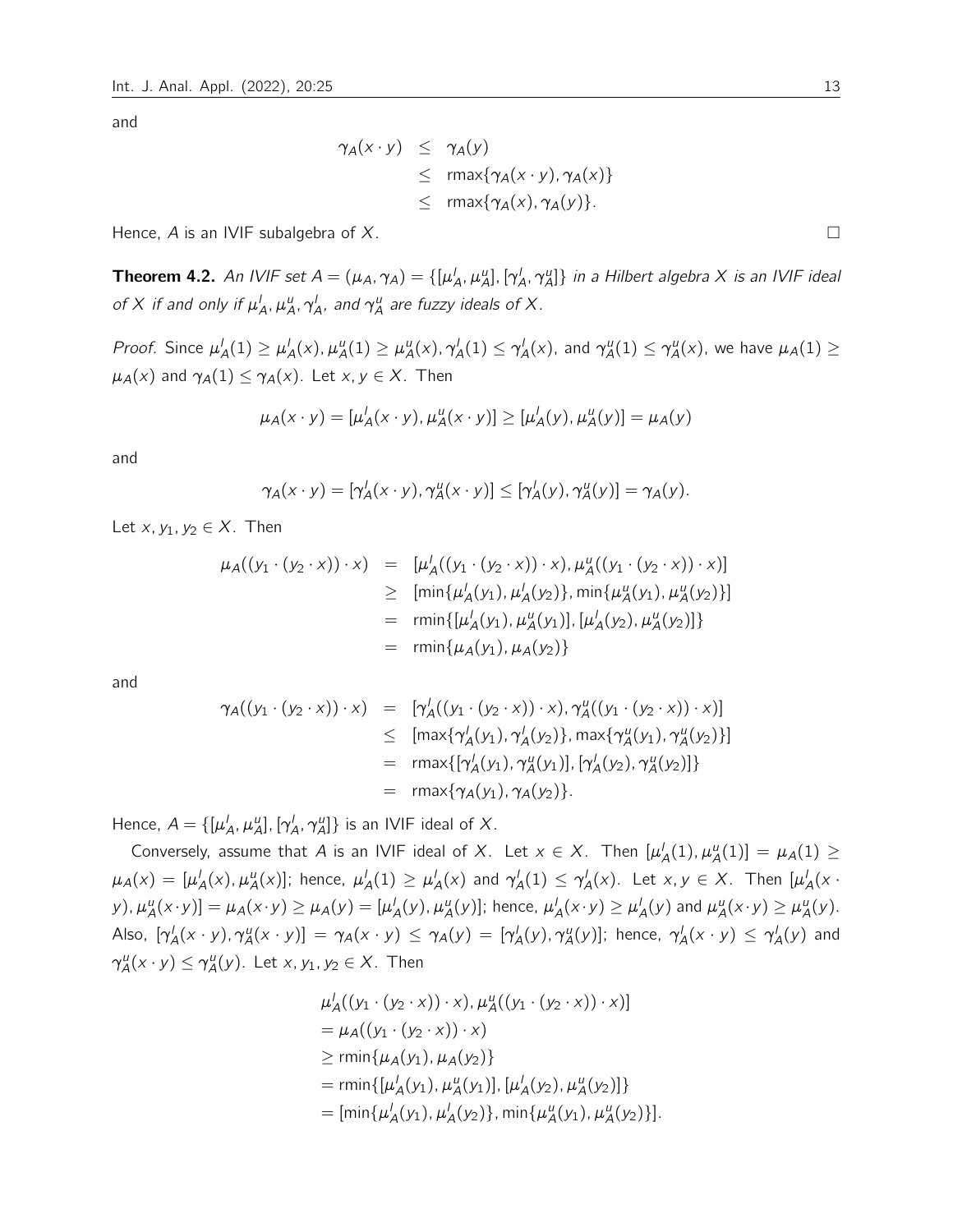Hence,  $\mu_A^l((y_1 \cdot (y_2 \cdot x)) \cdot x) \ge \min\{\mu_A^l(y_1), \mu_A^l(y_2)\}\$  and  $\mu_A^u((y_1 \cdot (y_2 \cdot x)) \cdot x) \ge \min\{\mu_A^u(y_1), \mu_A^u(y_2)\}\$ . Also,

$$
[\gamma_{A}'((y_{1} \cdot (y_{2} \cdot x)) \cdot x), \gamma_{A}^{u}((y_{1} \cdot (y_{2} \cdot x)) \cdot x)]
$$
  
=  $\gamma_{A}((y_{1} \cdot (y_{2} \cdot x)) \cdot x)$   
 $\leq \max{\gamma_{A}(y_{1}), \gamma_{A}(y_{2})}$   
=  $\max{\{\gamma_{A}'(y_{1}), \gamma_{A}^{u}(y_{1})\}, [\gamma_{A}'(y_{2}), \gamma_{A}^{u}(y_{2})]\}}$   
=  $[\max{\gamma_{A}'(y_{1}), \gamma_{A}'(y_{2})}\}, \max{\gamma_{A}^{u}(y_{1}), \gamma_{A}^{u}(y_{2})}]$ .

Hence,  $\gamma_A^l((y_1\cdot(y_2\cdot x))\cdot x)\leq \max\{\gamma_A^l(y_1),\gamma_A^l(y_2)\}$  and  $\gamma_A^u((y_1\cdot(y_2\cdot x))\cdot x)\leq \max\{\gamma_A^u(y_1),\gamma_A^u(y_2)\}.$ Therefore,  $\mu_A^l$ ,  $\mu_A^u$ ,  $\gamma_A^l$ , and  $\gamma_A^u$  are fuzzy ideals of X.

**Proposition 4.2.** If  $A = (\mu_A, \gamma_A)$  and  $B = (\mu_B, \gamma_B)$  are IVIF ideals of a Hilbert algebra X, then  $A \cap B$ is an IVIF ideal of X.

*Proof.* Let  $A = (\mu_A, \gamma_A)$  and  $B = (\mu_B, \gamma_B)$  be IVIF ideals of X. Let  $x \in X$ . Then

$$
\mu_{A\cap B}(1) = [\mu'_{A\cap B}(1), \mu''_{A\cap B}(1)]
$$
  
\n=  $[\min{\mu'_A(1), \mu'_B(1)}, \min{\mu'_A(1), \mu'_B(1)}]$   
\n $\geq [\min{\mu'_A(x), \mu'_B(x)}, \min{\mu'_A(x), \mu'_B(x)}]$   
\n=  $[\mu'_{A\cap B}(x), \mu''_{A\cap B}(x)]$   
\n=  $\mu_{A\cap B}(x)$ 

and

$$
\gamma_{A\cup B}(1) = [\gamma'_{A\cup B}(1), \gamma''_{A\cup B}(1)]
$$
  
\n= [max{ $\gamma'_{A}(1), \gamma'_{B}(1)$ }, max{ $\gamma''_{A}(1), \gamma''_{B}(1)$ }]  
\n
$$
\leq [\max{\gamma'_{A}(x), \gamma'_{B}(x)}, \max{\gamma''_{A}(x), \gamma''_{B}(x)}]
$$
  
\n= [ $\gamma'_{A\cup B}(x), \gamma''_{A\cup B}(x)$ ]  
\n=  $\gamma_{A\cup B}(x)$ .

Let  $x, y \in X$ . Then

$$
\mu_{A \cap B}(x \cdot y) = [\mu'_{A \cap B}(x \cdot y), \mu''_{A \cap B}(x \cdot y)]
$$
  
\n
$$
= [\min{\mu'_{A}(x \cdot y), \mu'_{B}(x \cdot y)}], \min{\mu'_{A}(x \cdot y), \mu'_{B}(x \cdot y)}]
$$
  
\n
$$
\geq [\min{\mu'_{A}(y), \mu'_{B}(y)}], \min{\mu'_{A}(y), \mu'_{B}(y)}]
$$
  
\n
$$
= [\mu'_{A \cap B}(y), \mu''_{A \cap B}(y)]
$$
  
\n
$$
= \mu_{A \cap B}(y)
$$

and

$$
\gamma_{A\cup B}(x \cdot y) = [\gamma'_{A\cup B}(x \cdot y), \gamma''_{A\cup B}(x \cdot y)]
$$
  
\n
$$
= [\max{\gamma'_{A}(x \cdot y), \gamma'_{B}(x \cdot y)}], \max{\gamma''_{A}(x \cdot y), \gamma''_{B}(x \cdot y)}]
$$
  
\n
$$
\leq [\max{\gamma'_{A}(y), \gamma'_{B}(y)}], \max{\gamma''_{A}(y), \gamma''_{B}(y)}]
$$
  
\n
$$
= [\gamma'_{A\cup B}(y), \gamma''_{A\cup B}(y)]
$$
  
\n
$$
= \gamma_{A\cup B}(y).
$$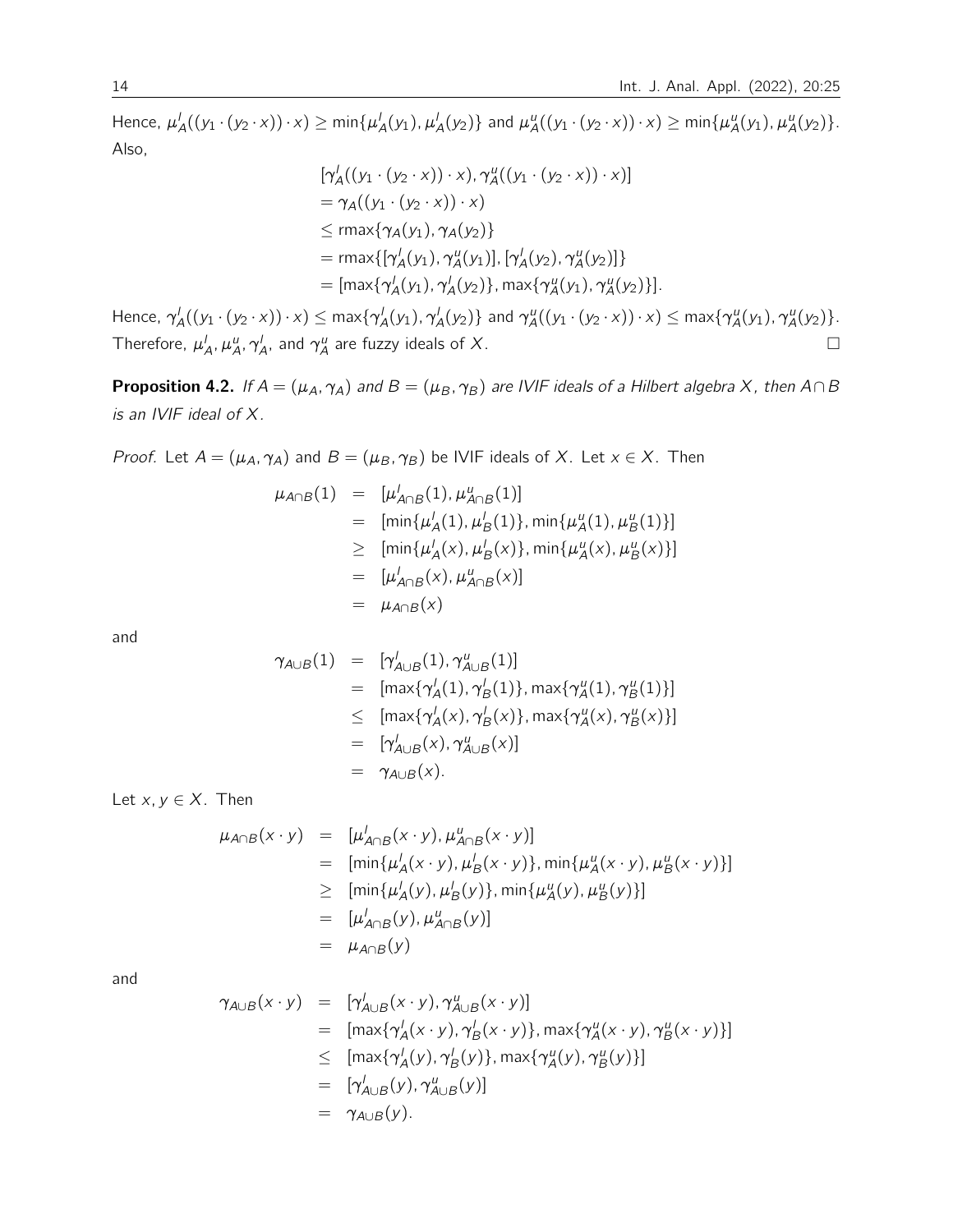## Let  $x, y_1, y_2 \in X$ . Then

$$
\mu_{A \cap B}((y_1 \cdot (y_2 \cdot x)) \cdot x)
$$
\n
$$
= [\mu'_{A \cap B}((y_1 \cdot (y_2 \cdot x)) \cdot x), \mu'_{A \cap B}((y_1 \cdot (y_2 \cdot x)) \cdot x)]
$$
\n
$$
= \begin{bmatrix}\n\min \{\mu'_{A}((y_1 \cdot (y_2 \cdot x)) \cdot x), \mu'_{B}((y_1 \cdot (y_2 \cdot x)) \cdot x)\}, \\
\min \{\mu'_{A}((y_1 \cdot (y_2 \cdot x)) \cdot x), \mu''_{B}((y_1 \cdot (y_2 \cdot x)) \cdot x)\}\n\end{bmatrix}
$$
\n
$$
\geq \begin{bmatrix}\n\min \{\min \{\mu'_{A}(y_1), \mu'_{A}(y_2)\}, \min \{\mu'_{B}(y_1), \mu'_{B}(y_2)\}\}, \\
\min \{\min \{\mu'_{A}(y_1), \mu'_{A}(y_2)\}, \min \{\mu''_{B}(y_1), \mu''_{B}(y_2)\}\}\n\end{bmatrix}
$$
\n
$$
= \begin{bmatrix}\n\min \{\min \{\mu'_{A}(y_1), \mu'_{B}(y_1)\}, \min \{\mu'_{A}(y_2), \mu'_{B}(y_2)\}\}, \\
\min \{\min \{\mu'_{A}(y_1), \mu'_{B}(y_2)\}, \min \{\mu'_{A}(y_2), \mu'_{B}(y_2)\}\}\n\end{bmatrix}
$$
\n
$$
= [\min \{\mu'_{A \cap B}(y_1), \mu'_{A \cap B}(y_2)\}, \min \{\mu'_{A \cap B}(y_1), \mu'_{A \cap B}(y_2)\}]
$$
\n
$$
= \text{rmin} \{\mu_{A \cap B}(y_1), \mu_{A \cap B}(y_2)\}
$$

and

$$
\gamma_{A\cup B}((y_1 \cdot (y_2 \cdot x)) \cdot x)
$$
\n
$$
= [\gamma'_{A\cup B}((y_1 \cdot (y_2 \cdot x)) \cdot x), \gamma'_{A\cup B}((y_1 \cdot (y_2 \cdot x)) \cdot x)]
$$
\n
$$
= \begin{bmatrix}\n\max \{\gamma'_{A}((y_1 \cdot (y_2 \cdot x)) \cdot x), \gamma'_{B}((y_1 \cdot (y_2 \cdot x)) \cdot x)\}, \\
\max \{\gamma''_{A}((y_1 \cdot (y_2 \cdot x)) \cdot x), \gamma''_{B}((y_1 \cdot (y_2 \cdot x)) \cdot x)\}\n\end{bmatrix}
$$
\n
$$
\leq \begin{bmatrix}\n\max \{\min \{\gamma'_{A}(y_1), \gamma'_{A}(y_2)\}, \min \{\gamma'_{B}(y_1), \gamma'_{B}(y_2)\}\}, \\
\max \{\min \{\gamma''_{A}(y_1), \gamma''_{A}(y_2)\}, \min \{\gamma''_{B}(y_1), \gamma''_{B}(y_2)\}\}\n\end{bmatrix}
$$
\n
$$
= \begin{bmatrix}\n\max \{\min \{\gamma'_{A}(y_1), \gamma'_{B}(y_1)\}, \min \{\gamma'_{A}(y_2), \gamma'_{B}(y_2)\}\}, \\
\max \{\min \{\gamma'_{A}(y_1), \gamma'_{B}(y_2)\}, \min \{\gamma''_{A}(y_2), \gamma''_{B}(y_2)\}\}\n\end{bmatrix}
$$
\n
$$
= [\max \{\gamma'_{A\cap B}(y_1), \gamma'_{A\cap B}(y_2)\}, \max \{\gamma'_{A\cap B}(y_1), \gamma'_{A\cap B}(y_2)\}]
$$
\n
$$
= \max \{\gamma_{A\cap B}(y_1), \gamma_{A\cap B}(y_2)\}.
$$

Hence,  $A \cap B$  is an IVIF ideal of X.

**Corollary 4.1.** If  $\{A_i = (\mu_{A_i}, \gamma_{A_i}) \mid i \in \Delta\}$  is a family of IVIF ideals of a Hilbert algebra X, then  $\bigcap$ i∈∆  $A_i$ is an IVIF ideal of X.

**Corollary 4.2.** If  $A = (\mu_A, \gamma_A)$  is an IVIF ideal of a Hilbert algebra X, then  $\overline{A}$  is also an IVIF ideal of X.

**Theorem 4.3.** If  $A = (\mu_A, \gamma_A)$  is an IVIF ideal of a Hilbert algebra X, then ⊕A and ⊗A are both IVIF ideals.

*Proof.* Assume that  $A = (\mu_A, \gamma_A)$  is an IVIF ideal of X. Let  $x \in X$ . Then  $\overline{\mu}_A(1) = 1 - \mu_A(1) \le$  $1 - \mu_A(x) \leq \overline{\mu_A}(x)$ . Let  $x, y \in X$ . Then  $\overline{\mu_A}(x \cdot y) = 1 - \mu_A(x \cdot y) \leq 1 - \mu_A(y) \leq \overline{\mu_A}(y)$ . Let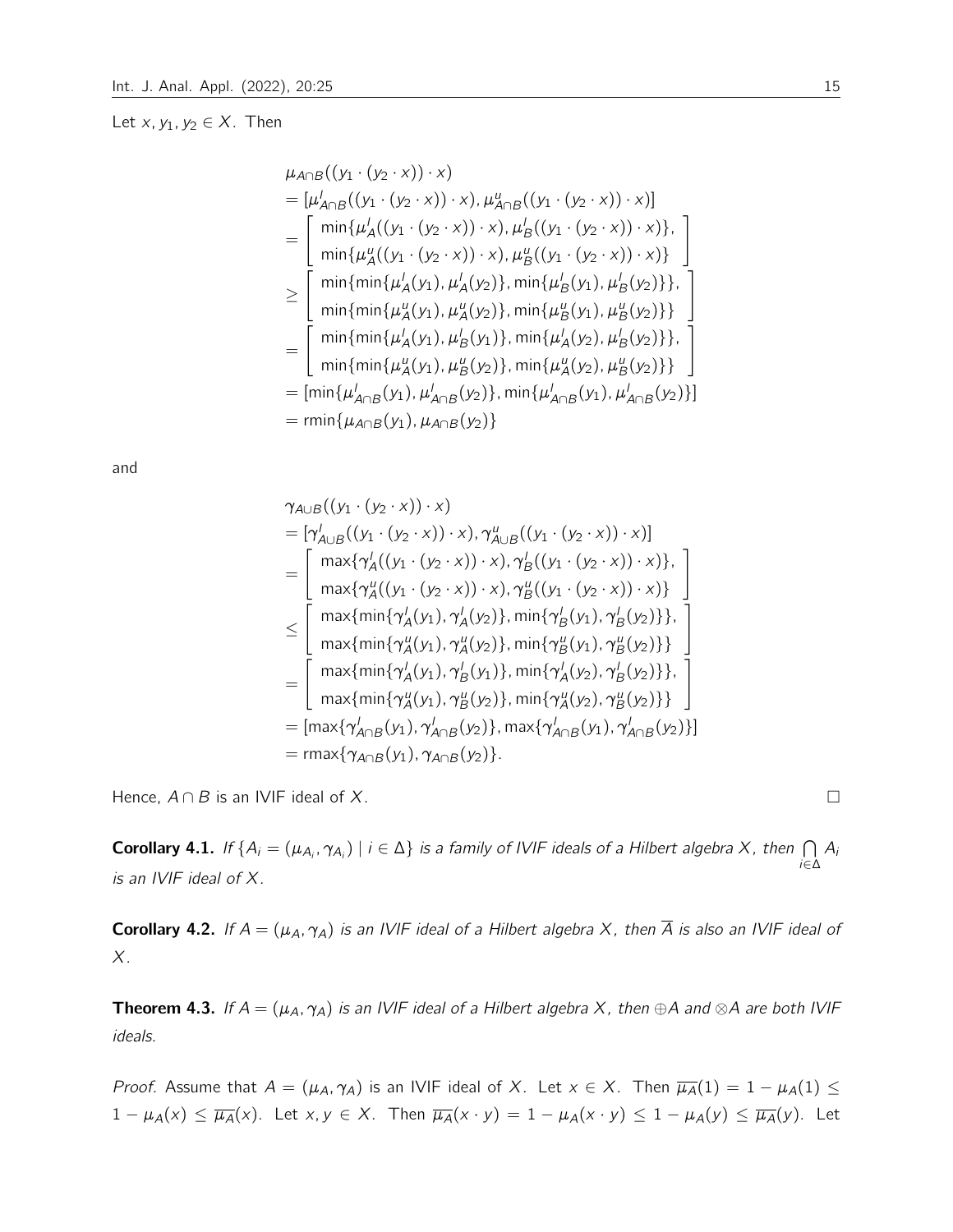$x, y_1, y_2 \in X$ . Then

$$
\overline{\mu_A}((y_1 \cdot (y_2 \cdot x)) \cdot x) = 1 - \mu_A((y_1 \cdot (y_2 \cdot x)) \cdot x)
$$
  
\n
$$
\leq 1 - \min{\mu_A(y_1), \mu_A(y_2)}
$$
  
\n
$$
= \max\{1 - \mu_A(y_1), 1 - \mu_A(y_2)\}
$$
  
\n
$$
= \max{\overline{\mu_A}(y_1), \overline{\mu_A}(y_2)}.
$$

Hence,  $\oplus A$  is an IVIF ideal of X.

Let  $x \in X$ . Then  $\overline{\gamma_A}(1) = 1 - \gamma_A(1) \geq 1 - \gamma_A(x) \geq \overline{\gamma_A}(x)$ . Let  $x, y \in X$ . Then  $\overline{\gamma_A}(x \cdot y) =$  $1 - \gamma_A(x \cdot y) \geq 1 - \gamma_A(y) \geq \overline{\gamma_A}(y)$ . Let x, y<sub>1</sub>, y<sub>2</sub>  $\in$  X. Then

$$
\overline{\gamma_A}((y_1 \cdot (y_2 \cdot x)) \cdot x) = 1 - \gamma_A((y_1 \cdot (y_2 \cdot x)) \cdot x)
$$
  
\n
$$
\geq 1 - \max\{\gamma_A(y_1), \gamma_A(y_2)\}
$$
  
\n
$$
= \min\{1 - \gamma_A(y_1), 1 - \gamma_A(y_2)\}
$$
  
\n
$$
= \min\{\overline{\gamma_A}(y_1), \overline{\gamma_A}(y_2)\}.
$$

Hence, ⊗A is an IVIF ideal of X.  $\Box$ 

<span id="page-15-0"></span>**Theorem 4.4.** An IVIF set  $A = (\mu_A, \gamma_A)$  is an IVIF ideal of a Hilbert algebra X if and only if for every  $[s_1, s_2], [t_1, t_2] \in D[0, 1],$  the sets  $U(\mu_A : [t_1, t_2])$  and  $L(g, [s_1, s_2])$  are either empty or ideals of X.

Proof. Let  $A = (\mu_A, \gamma_A)$  be an IVIF ideal of X and let  $[s_1, s_2], [t_1, t_2] \in D[0, 1]$  be such that  $U(\mu_A :$  $[t_1, t_2]$  and  $L(\gamma_A : [s_1, s_2])$  are nonempty sets of X. It is clear that  $1 \in U(\mu_A : [t_1, t_2]) \cap L(\gamma_A : [s_1, s_2])$ since  $\mu_A(1) \geq [t_1, t_2]$  and  $\gamma_A(1) \leq [s_1, s_2]$ . Let  $x \in X$  and  $y \in U(\mu_A : [t_1, t_2])$ . Then  $\mu_A(y) \geq [t_1, t_2]$ . It follows that  $\mu_A(x \cdot y) \ge \mu_A(y) \ge [t_1, t_2]$  so that  $x \cdot y \in U(\mu_A : [t_1, t_2])$ . Let  $x \in X$  and  $y_1, y_2 \in U(\mu_A : [t_1, t_2])$ . Then  $\mu_A(y_1) \geq [t_1, t_2]$  and  $\mu_A(y_2) \geq [t_1, t_2]$ . Hence,  $\mu_A((y_1 \cdot (y_2 \cdot x)) \cdot x) \geq$  $\min\{\mu_A(y_1), \mu_A(y_2)\} \geq [t_1, t_2]$  so that  $(y_1 \cdot (y_2 \cdot x)) \cdot x \in U(\mu_A : [t_1, t_2])$ . Hence,  $U(\mu_A : [t_1, t_2])$ is an ideal of X. Let  $x \in X$  and  $y \in L(\gamma_A : [s_1, s_2])$ . Then  $\gamma_A(y) \leq [s_1, s_2]$ . It follows that  $\gamma_A(x \cdot y) \leq \gamma_A(y) \leq [s_1, s_2]$  so that  $x \cdot y \in L(\gamma_A : [s_1, s_2])$ . Let  $x \in X$  and  $y_1, y_2 \in L(\gamma_A : [s_1, s_2])$ . Then  $\gamma_A(y_1) \leq [s_1, s_2]$  and  $\gamma_A(y_2) \leq [s_1, s_2]$ . Hence,  $\gamma_A((y_1 \cdot (y_2 \cdot x)) \cdot x) \leq \max\{\gamma_A(y_1), \gamma_A(y_2)\} \leq [s_1, s_2]$ so that  $(y_1 \cdot (y_2 \cdot x)) \cdot x \in L(\gamma_A : [s_1, s_2])$ . Hence,  $L(\gamma_A : [s_1, s_2])$  is an ideal of X.

Assume now that every nonempty sets  $U(\mu_A : [t_1, t_2])$  and  $L(\gamma_A : [s_1, s_2])$  are ideals of X. If  $\mu_A(1) \geq \mu_A(x)$  is not true for all  $x \in X$ , then there exists  $x_0 \in X$  such that  $\mu_A(1) < \mu_A(x_0)$ . But in this case for  $[s_1, s_2] = \frac{1}{2}(\mu_A(1) + \mu_A(x_0))$ . Then  $x_0 \in U(\mu_A : [s_1, s_2])$ , that is  $U(\mu_A : [s_1, s_2]) \neq \emptyset$ . Since by the assumption,  $U(\mu_A : [s_1, s_2])$  is an ideal of X, then  $\mu_A(1) \geq [s_1, s_2]$ , which is impossible. Hence,  $\mu_A(1) \geq \mu_A(x)$ . If  $\gamma_A(1) \leq \gamma_A(x)$  is not true, then there exists  $y_0 \in X$  such that  $\gamma_A(1) < \gamma_A(y_0)$ . But in this case for  $[s'_0,s''_0]=\frac{1}{2}(\gamma_A(1)+\gamma_A(y_0)).$  Then  $y_0\in L(\gamma_A:[s'_0,s''_0])$ , that is  $L(\gamma_A:[s'_0,s''_0])\neq\emptyset$ . Since by the assumption,  $L(\gamma_A:[s_0',s_0''])$  is an ideal of X, then  $\gamma_A(1)\leq [s_0',s_0'']$ , which is impossible. Hence,  $\gamma_A(1) \leq \gamma_A(x)$ . If  $\mu_A(x \cdot y) \geq \mu_A(y)$  is not true for all  $x, y \in X$ , then there exist  $x_0, y_0 \in X$ such that  $\mu_A(x_0 \cdot y_0) \, < \, \mu_A(y_0)$ . Let  $[t_1, t_2] = \frac{1}{2}(\mu_A(x_0 \cdot y_0) + \mu_A(y_0))$ . Then  $t \, \in \, [0, 1]$  and  $\mu_A(x_0 \cdot y_0) < t < \mu_A(y_0)$ , which prove that  $y_0 \in U(\mu_A : t)$ . Since  $U(\mu_A : t)$  is an ideal of X,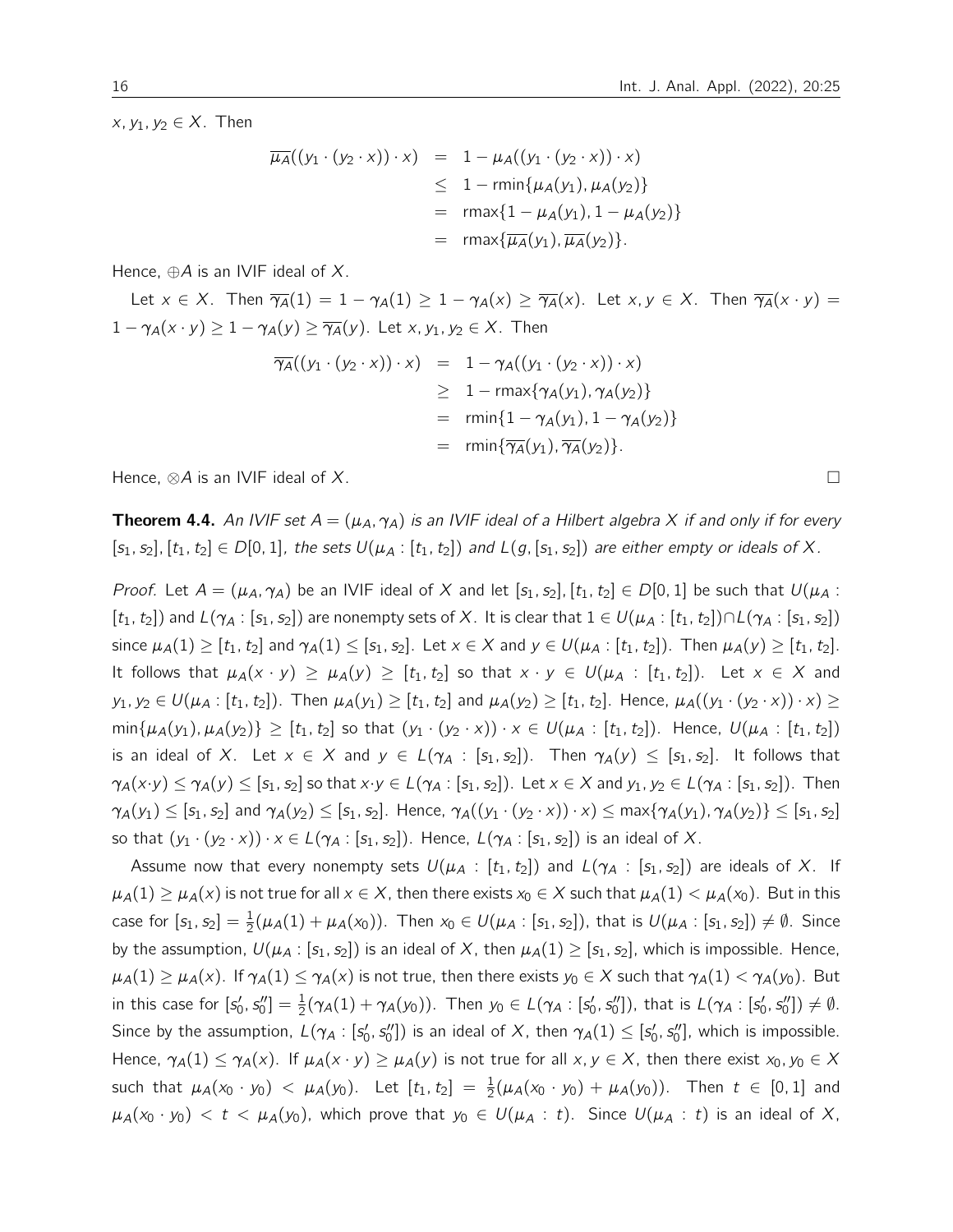$x_0 \cdot y_0 \in U(\mu_A : t)$ . Hence,  $\mu_A(x_0 \cdot y_0) \ge t$ , a contradiction. Thus  $\mu_A(x \cdot y) \ge \mu_A(y)$  is true for all  $x, y \in X$ . If  $\gamma_A(x \cdot y) \leq \gamma_A(y)$  is not true for all  $x, y \in X$ , then there exist  $x_0, y_0 \in X$  such that  $\gamma_A(x_0 \cdot y_0) > \gamma_A(y_0)$ . Let  $[t'_0, t''_0] = \frac{1}{2} (\gamma_A(x_0 \cdot y_0) + \gamma_A(y_0))$ . Then  $[t'_0, t''_0] \in D[0, 1]$  and  $\gamma_A(x_0 \cdot y_0) >$  $[t'_0, t''_0] > \gamma_A(y_0)$ , which prove that  $y_0 \in L(\gamma_A : [t'_0, t''_0])$ . Since  $L(\gamma_A : [t'_0, t''_0])$  is an ideal of X,  $x_0\cdot y_0\in L(\gamma_A:[t_0',t_0''])$ . Hence,  $\gamma_A(x_0\cdot y_0)\leq [t_0',t_0'']$ , a contradiction. Thus  $\gamma_A(x\cdot y)\leq \gamma_A(y)$  is true for all x,  $y \in X$ . Suppose that  $\mu_A((y_1 \cdot (y_2 \cdot x)) \cdot x) \ge \text{rmin}\{\mu_A(y_1), \mu_A(y_2)\}\)$  is not true for all x,  $y_1, y_2 \in X$ . Then there exist  $u_0, v_0, x_0 \in X$  such that  $\mu_A((u_0 \cdot (v_0 \cdot x_0))) \cdot x_0) < \text{rmin}\{\mu_A(u_0), \mu_A(v_0)\}\$ . Taking  $[p', p''] = \frac{1}{2}(\mu_A((u_0 \cdot (v_0 \cdot x_0))) \cdot x_0) + \min\{\mu_A(u_0), \mu_A(v_0)\})$ . Then  $\mu_A((u_0 \cdot (v_0 \cdot x_0)) \cdot x_0) < [p', p'']$ rmin $\{\mu_A(u_0),\mu_A(v_0)\}\$ , which prove that  $u_0, v_0 \in U(\mu_A : [p', p''])$ . Since  $U(\mu_A : p[p', p''])$  is an ideal of  $X, (\mu_0 \cdot (v_0 \cdot x_0))x_0 \in U(\mu_A : [p', p''])$ , a contradiction. Thus  $\mu_A((y_1 \cdot (y_2 \cdot x)) \cdot x) \ge \min{\{\mu_A(y_1), \mu_A(y_2)\}}$ is true for all x,  $y_1, y_2 \in X$ . Suppose that  $\gamma_A((y_1 \cdot (y_2 \cdot x)) \cdot x) \leq \text{rmax}\{\gamma_A(y_1), \gamma_A(y_2)\}\)$  is not true for all x, y<sub>1</sub>, y<sub>2</sub>  $\in$  X. Then there exist  $u_0$ ,  $v_0$ ,  $x_0 \in X$  such that  $\gamma_A((u_0 \cdot (v_0 \cdot x_0) \cdot x_0) > \text{rmax}\{\gamma_A(u_0), \gamma_A(v_0)\}.$ Taking  $[p'_0, p''_0] = \frac{1}{2} (\gamma_A((u_0 \cdot (v_0 \cdot x_0)) \cdot x_0) + \text{rmax}\{\gamma_A(u_0), \gamma_A(v_0)\})$ . Then  $\gamma_A((u_0 \cdot (v_0 \cdot x_0)) \cdot x_0) >$  $[p'_0, p''_0] > \max\{\gamma_A(u_0), \gamma_A(v_0)\}\$ , which prove that  $u_0, v_0 \in L(\gamma_A : [p'_0, p''_0])$ . Since  $L(\gamma_A : [p'_0, p''_0])$  is an ideal of X,  $(u_0 \cdot (v_0 \cdot x_0)) \cdot x_0 \in L(\gamma_A : [p'_0, p''_0])$ , a contradiction. Thus  $\gamma_A((y_1 \cdot (y_2 \cdot x)) \cdot x) \leq$ rmax $\{\gamma_A(y_1), \gamma_A(y_2)\}\$ is true for all x,  $y_1, y_2 \in X$ . Hence, A is an IVIF ideal of X.

#### 5. Product of IVIF subalgebras/ideals in Hilbert algebras

**Definition 5.1.** Let  $A = (\mu_A, \gamma_A)$  and  $B = (\mu_B, \gamma_B)$  be IVIF sets in Hilbert algebras X and Y, respectively. The cartesian product  $A \times B = \{((x, y), (\mu_A \times \mu_B)(x, y), (\gamma_A \times \gamma_B)(x, y)) \mid x \in X, y \in Y\}$ defined by

$$
(\mu_A \times \mu_B)(x, y) = \min\{\mu_A(x), \mu_B(y)\}\
$$

and

$$
(\gamma_A \times \gamma_B)(x, y) = \max\{\gamma_A(x), \gamma_B(y)\},
$$

where  $\mu_A \times \mu_B : X \times Y \to D[0, 1]$  and  $\gamma_A \times \gamma_B : X \times Y \to D[0, 1]$  for all  $x \in X$  and  $y \in Y$ .

**Remark 5.1.** Let X and Y be Hilbert algebras. We define the binary operation  $\cdot$  on  $X \times Y$  by  $(x, y) \cdot (u, v) = (x \cdot u, y \cdot v)$  for every  $(x, y)$ ,  $(u, v) \in X \times Y$ , then clearly  $(X \times Y, \cdot, (1, 1))$  is a Hilbert algebra.

**Proposition 5.1.** If  $A = (\mu_A, \gamma_A)$  and  $B = (\mu_B, \gamma_B)$  are IVIF subalgebras of Hilbert algebras X and Y, respectively, then the cartesian product  $A \times B$  is also an IVIF subalgebra of  $X \times Y$ .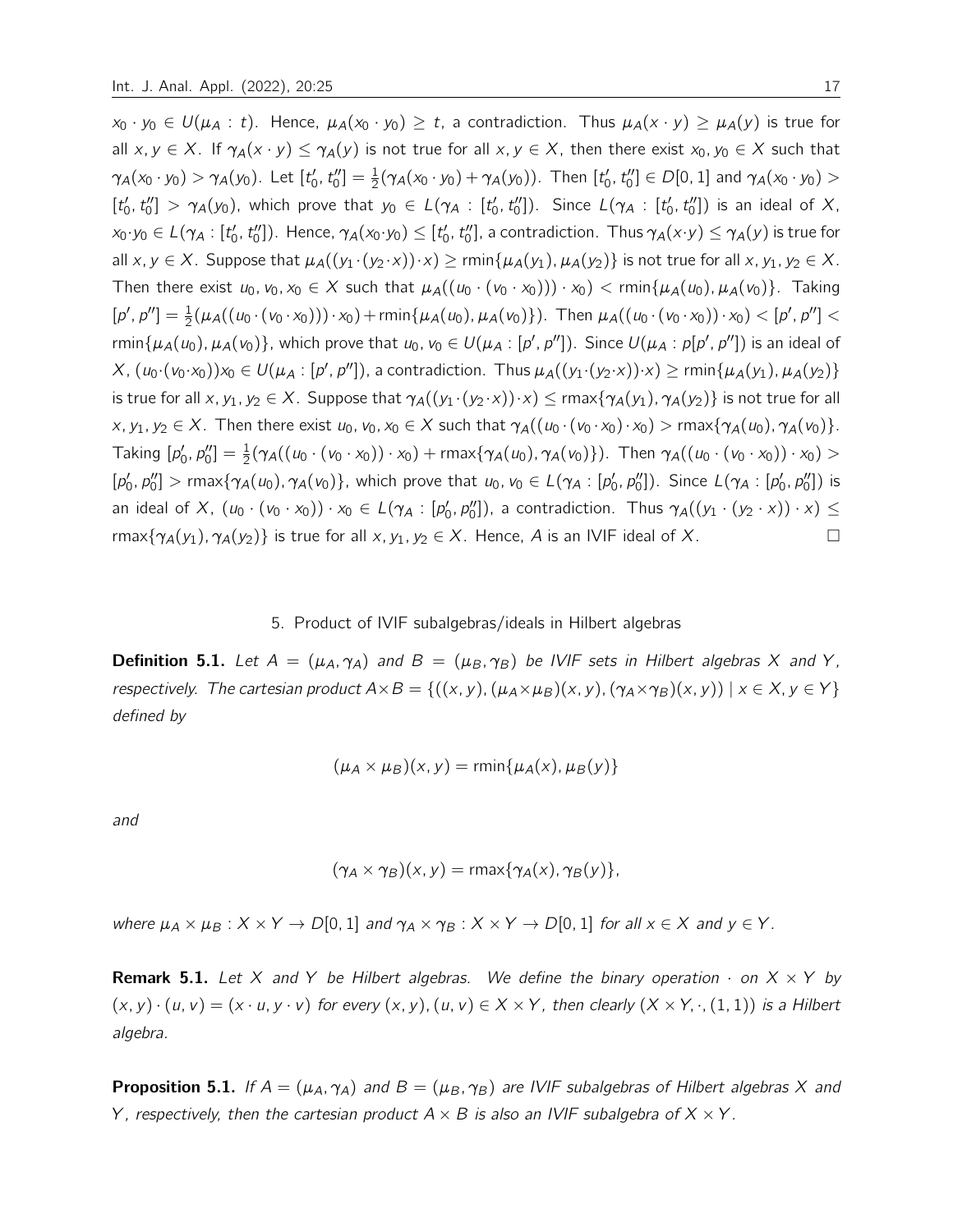# *Proof.* Let  $(x_1, y_1)$ ,  $(x_2, y_2) \in X \times Y$ . Then

$$
(\mu_A \times \mu_B)((x_1, y_1) \cdot (x_2, y_2))
$$
  
=  $(\mu_A \times \mu_B)((x_1 \cdot x_2), (y_1 \cdot y_2))$   
=  $\min{\mu_A(x_1 \cdot x_2), \mu_B(y_1 \cdot y_2)}$   
 $\ge \min{\min{\mu_A(x_1), \mu_A(x_2)}, \min{\mu_B(y_1), \mu_B(y_2)}}$   
=  $\min{\min{\mu_A(x_1), \mu_B(y_1)}, \min{\mu_A(x_2), \mu_B(y_2)}}$   
=  $\min{\{(\mu_A \times \mu_B)(x_1, y_1), (\mu_A \times \mu_B)(x_2, y_2)\}}$ 

and

$$
(\gamma_A \times \gamma_B)((x_1, y_1) \cdot (x_2, y_2))
$$
  
= 
$$
(\gamma_A \times \gamma_B)((x_1 \cdot x_2), (y_1 \cdot y_2))
$$
  
= 
$$
rmin{\gamma_A(x_1 \cdot x_2), \gamma_B(y_1 \cdot y_2)}
$$
  

$$
\leq rmin{rmax{\gamma_A(x_1), \gamma_A(x_2)}, rmax{\gamma_B(y_1), \gamma_B(y_2)}}\n= rmax{rmin{\gamma_A(x_1), \gamma_B(y_1)}, rmin{\gamma_A(x_2), \gamma_B(y_2)}}\n= rmax{(\mu_A \times \mu_B)(x_1, y_1), (\mu_A \times \mu_B)(x_2, y_2)}.
$$

Hence,  $A \times B$  is an IVIF subalgebra of  $X \times Y$ .

<span id="page-17-0"></span>**Lemma 5.1.** If  $A = (\mu_A, \gamma_A)$  and  $B = (\mu_B, \gamma_B)$  are two IVIF subalgebras of Hilbert algebras X and Y, respectively, then  $\oplus(A \times B) = (\mu_A \times \mu_B, \overline{\mu_A} \times \overline{\mu_B})$  is an IVIF subalgebra of  $X \times Y$ .

*Proof.* It is sufficient to prove only the part of  $\overline{\mu_A} \times \overline{\mu_B}$ . Let  $(x_1, y_1), (x_2, y_2) \in X \times Y$ . Then

$$
(\overline{\mu_{A}} \times \overline{\mu_{B}})((x_{1}, y_{1}) \cdot (x_{2}, y_{2}))
$$
\n
$$
= (\overline{\mu_{A}} \times \overline{\mu_{B}})((x_{1} \cdot x_{2}), (y_{1} \cdot y_{2}))
$$
\n
$$
= \max{\{\overline{\mu_{A}}(x_{1} \cdot x_{2}), \overline{\mu_{B}}(y_{1} \cdot y_{2})\}}
$$
\n
$$
= \max{\{1 - \mu_{A}(x_{1} \cdot x_{2}), 1 - \mu_{B}(y_{1} \cdot y_{2})\}}
$$
\n
$$
\leq \max{\{1 - \min{\{\mu_{A}(x_{1}), \mu_{A}(x_{2})\}}, 1 - \min{\{\mu_{B}(y_{1}), \mu_{B}(y_{2})\}}\}}
$$
\n
$$
= \max{\{\max{\{1 - \mu_{A}(x_{1}), 1 - \mu_{B}(y_{1})\}}, \max{\{1 - \mu_{A}(x_{2}), 1 - \mu_{B}(y_{2})\}}\}
$$
\n
$$
= \max{\{\max{\{\overline{\mu_{A}}(x_{1}), \overline{\mu_{B}}(y_{1})\}}, \max{\{\overline{\mu_{A}}(x_{2}), \overline{\mu_{B}}(y_{2})\}}\}}
$$
\n
$$
= \max{\{\{\overline{\mu_{A}} \times \overline{\mu_{B}}(x_{1}, y_{1}), (\overline{\mu_{A}} \times \overline{\mu_{B}}(x_{2}, y_{2})\}}.
$$

Hence,  $\oplus$ ( $A \times B$ ) is an IVIF subalgebra of  $X \times Y$ .

<span id="page-17-1"></span>**Lemma 5.2.** If  $A = (\mu_A, \gamma_A)$  and  $B = (\mu_B, \gamma_B)$  are two IVIF subalgebras of Hilbert algebras X and Y, respectively, then  $\otimes (A \times B) = (\overline{\gamma_A} \times \overline{\gamma_B}, \gamma_A \times \gamma_B)$  is an IVIF subalgebra of  $X \times Y$ .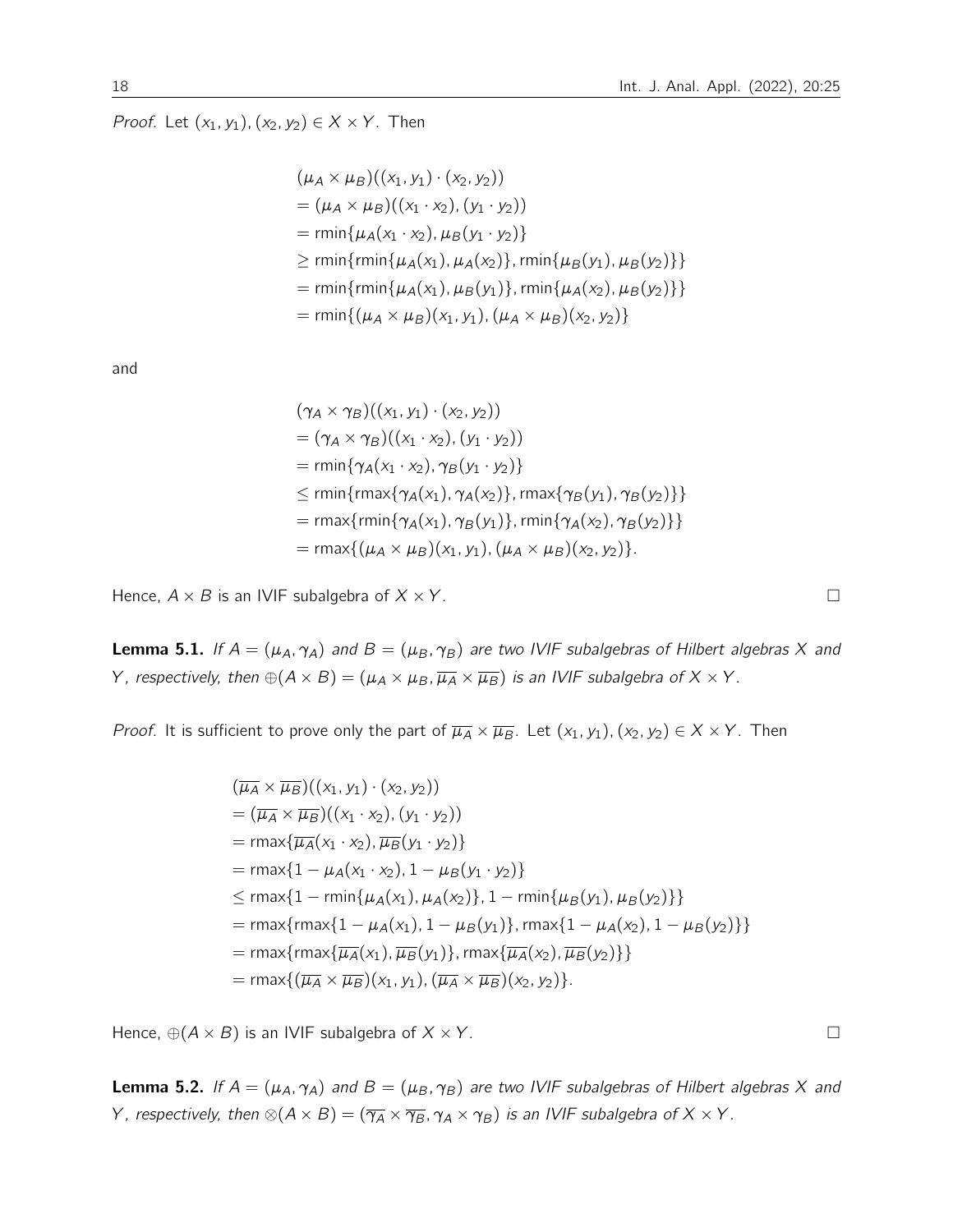*Proof.* It is sufficient to prove only the part of  $\overline{\gamma_A} \times \overline{\gamma_B}$ . Let  $(x_1, y_1), (x_2, y_2) \in X \times Y$ . Then

$$
(\overline{\gamma_A} \times \overline{\gamma_B})((x_1, y_1) \cdot (x_2, y_2))
$$
  
=  $(\overline{\gamma_A} \times \overline{\gamma_B})((x_1 \cdot x_2), (y_1 \cdot y_2))$   
=  $\min{\{\overline{\gamma_A}(x_1 \cdot x_2), \overline{\gamma_B}(y_1 \cdot y_2)\}}$   
=  $\min{1 - \gamma_A(x_1 \cdot x_2), 1 - \gamma_B(y_1 \cdot y_2)}$   
 $\ge \min{1 - \max{\gamma_A(x_1), \gamma_A(x_2)}, 1 - \max{\gamma_B(y_1), \gamma_B(y_2)}\}}$   
=  $\min{\{\min{1 - \gamma_A(x_1), 1 - \gamma_B(y_1)\}, \min{1 - \gamma_A(x_2), 1 - \gamma_B(y_2)}\}}$   
=  $\min{\{\min{\{\overline{\gamma_A}(x_1), \overline{\gamma_B}(y_1)\}, \min{\{\overline{\gamma_A}(x_2), \overline{\gamma_B}(y_2)\}}\}}$   
=  $\min{\{(\overline{\gamma_A} \times \overline{\gamma_B})(x_1, y_1), (\overline{\gamma_A} \times \overline{\gamma_B})(x_2, y_2)\}}$ .

Hence,  $\otimes (A \times B)$  is an IVIF subalgebra of  $X \times Y$ .

**Theorem 5.1.** The IVIF sets  $A = (\mu_A, \gamma_A)$  and  $B = (\mu_B, \gamma_B)$  are IVIF subalgebras of Hilbert algebras X and Y, respectively if and only if  $\oplus(A \times B)$  and  $\otimes(A \times B)$  are IVIF subalgebras of  $X \times Y$ .

*Proof.* It follows from Lemmas [5.1](#page-17-0) and [5.2.](#page-17-1)  $\Box$ 

**Proposition 5.2.** If  $A = (\mu_A, \gamma_A)$  and  $B = (\mu_B, \gamma_B)$  are two IVIF ideals of Hilbert algebras X and Y, respectively, then the cartesian product  $A \times B$  is also an IVIF ideal of  $X \times Y$ .

*Proof.* Let  $(x, y) \in X \times Y$ . Then

$$
(\mu_A \times \mu_B)(1,1) = \min{\mu_A(1), \mu_B(1)}
$$
  
\n
$$
\geq \min{\mu_A(x), \mu_B(y)}
$$
  
\n
$$
= (\mu_A \times \mu_B)(x, y)
$$

and

$$
(\gamma_A \times \gamma_B)(1,1) = \max{\gamma_A(1), \gamma_B(1)}
$$
  
\n
$$
\leq \max{\gamma_A(x), \gamma_B(y)} \}
$$
  
\n
$$
= (\gamma_A \times \gamma_B)(x,y).
$$

Let  $(x_1, x_2), (y_1, y_2) \in X \times Y$ . Then

$$
(\mu_A \times \mu_B)((x_1, x_2) \cdot (y_1, y_2)) = (\mu_A \times \mu_B)((x_1 \cdot y_1), (x_2 \cdot y_2))
$$
  
=  $rmin{\{\mu_A(x_1 \cdot y_1), \mu_B(x_2 \cdot y_2)\}}$   
 $\geq$   $rmin{\{\mu_A(y_1), \mu_B(y_2)\}}$ 

 $= (\mu_A \times \mu_B)(y_1, y_2)$ 

and

$$
(\gamma_A \times \gamma_B)((x_1, x_2) \cdot (y_1, y_2)) = (\gamma_A \times \gamma_B)((x_1 \cdot y_1), (x_2 \cdot y_2))
$$
  
=  $\max{\gamma_A(x_1 \cdot y_1), \gamma_B(x_2 \cdot y_2)}$   
 $\leq \max{\gamma_A(y_1), \gamma_B(y_2)}$   
=  $(\gamma_A \times \gamma_B)(y_1, y_2).$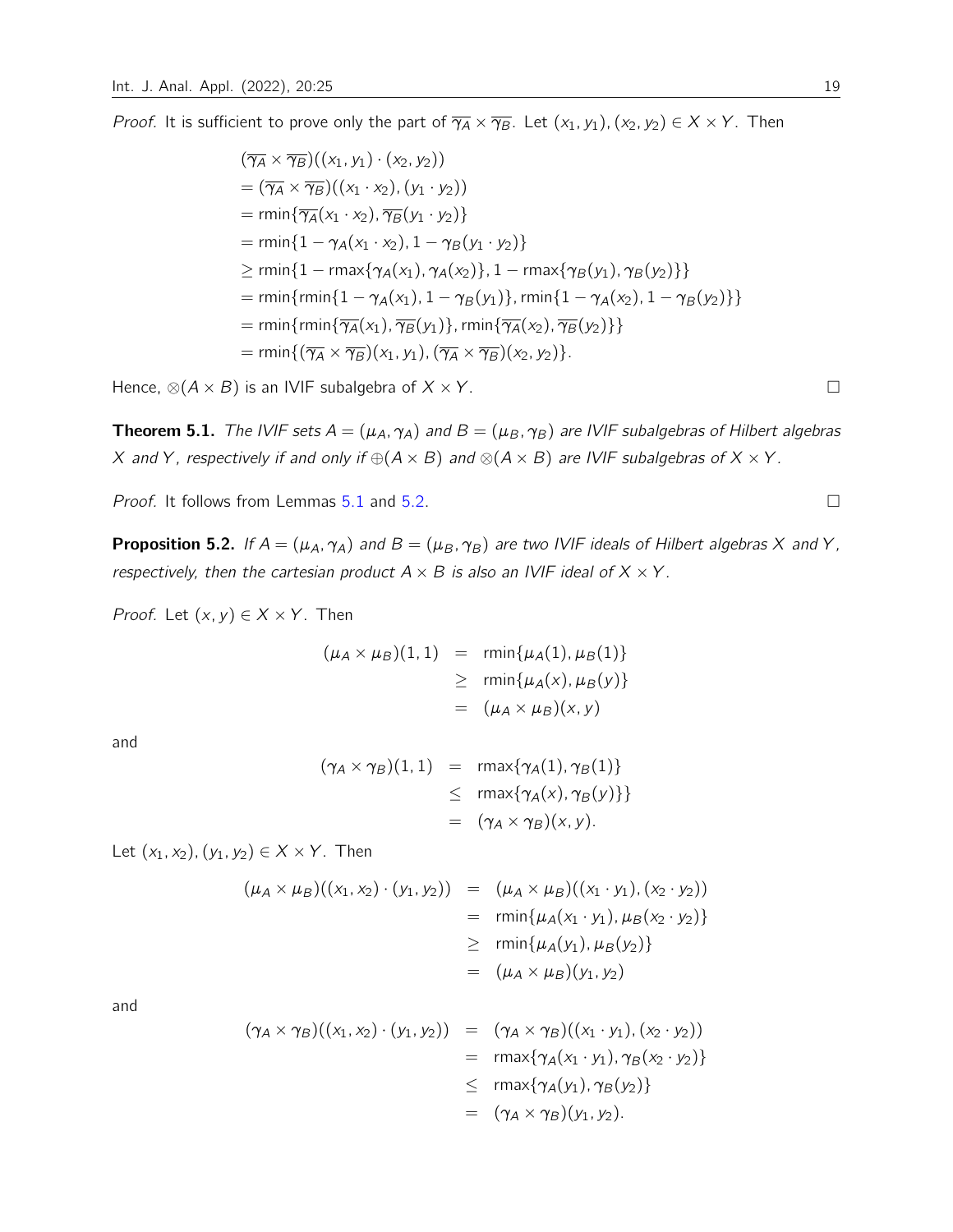Let  $(x_1, y_1)$ ,  $(x_2, y_2)$ ,  $(x_3, y_3) \in X \times Y$ . Then

$$
(\mu_A \times \mu_B)(( (x_2, y_2) \cdot ((x_3, y_3) \cdot (x_1, y_1))) \cdot (x_1, y_1))
$$
  
=  $(\mu_A \times \mu_B)(( (x_2 \cdot (x_3 \cdot x_1)) \cdot x_1)), (y_2 \cdot (y_3 \cdot y_1)) \cdot y_1))$   
=  $min{\mu_A((x_2 \cdot (x_3 \cdot x_1)) \cdot x_1), \mu_B((y_2 \cdot (y_3 \cdot y_1)) \cdot y_1)}$   
 $\geq min{\{min{\mu_A(x_2), \mu_A(x_3)\}, min{\mu_B(y_2), \mu_B(y_3)\}}}$   
=  $min{\{min{\mu_A(x_2), \mu_B(y_2)\}, min{\mu_A(x_3), \mu_B(y_3)\}}}$   
=  $min{\{\mu_A \times \mu_B)(x_2, y_2), (\mu_A \times \mu_B)(x_3, y_3)\}}$ 

and

$$
(\gamma_A \times \gamma_B) (((x_2, y_2) \cdot ((x_3, y_3) \cdot (x_1, y_1))) \cdot (x_1, y_1))
$$
  
= 
$$
(\gamma_A \times \gamma_B) (((x_2 \cdot (x_3 \cdot x_1)) \cdot x_1)), (y_2 \cdot (y_3 \cdot y_1)) \cdot y_1))
$$
  
= 
$$
rmax{\gamma_A((x_2 \cdot (x_3 \cdot x_1)) \cdot x_1), \gamma_B((y_2 \cdot (y_3 \cdot y_1)) \cdot y_1)}
$$
  

$$
\leq rmax{rmax{\gamma_A(x_2), \gamma_A(x_3)}, rmax{\gamma_B(y_2), \gamma_B(y_3)}}\}
$$
  
= 
$$
rmax{rmax{\gamma_A(x_2), \gamma_B(y_2)}, rmax{\gamma_A(x_3), \gamma_B(y_3)}}\}
$$
  
= 
$$
rmax{\gamma_A(x_2, y_2), (\gamma_A \times \gamma_B)(x_3, y_3)}.
$$

Hence,  $A \times B$  is an IVIF ideal of  $X \times Y$ .

<span id="page-19-0"></span>**Lemma 5.3.** If  $A = (\mu_A, \gamma_A)$  and  $B = (\mu_B, \gamma_B)$  are two IVIF ideals of Hilbert algebras X and Y, respectively, then  $\oplus (A \times B) = (\mu_A \times \mu_B, \overline{\mu_A} \times \overline{\mu_B})$  is an IVIF ideal of  $X \times Y$ .

*Proof.* It is sufficient to prove only the part of  $\overline{\mu_A} \times \overline{\mu_B}$ . Let  $(x, y) \in X \times Y$ . Then

$$
(\overline{\mu_A} \times \overline{\mu_B})(1, 1) = \max{\{\overline{\mu_A}(1), \overline{\mu_B}(1)\}}
$$
  
=  $\max{1 - \mu_A(1), 1 - \mu_B(1)\}$   
 $\leq \max{1 - \mu_A(x), 1 - \mu_B(y)\}$   
=  $(\overline{\mu_A} \times \overline{\mu_B})(x, y).$ 

Let  $(x_1, x_2), (y_1, y_2) \in X \times Y$ . Then

$$
(\overline{\mu_{A}} \times \overline{\mu_{B}})((x_{1}, x_{2}) \cdot (y_{1}, y_{2})) = (\overline{\mu_{A}} \times \overline{\mu_{B}})((x_{1} \cdot y_{1}), (x_{2} \cdot y_{2}))
$$
  
\n
$$
= \max{\{\overline{\mu_{A}}(x_{1} \cdot y_{1}), \overline{\mu_{B}}(x_{2} \cdot y_{2})\}}
$$
  
\n
$$
= \max{1 - \mu_{A}(x_{1} \cdot y_{1}), 1 - \mu_{B}(x_{2} \cdot y_{2})\}
$$
  
\n
$$
\leq \max{1 - \mu_{A}(y_{1}), 1 - \mu_{B}(y_{2})}
$$
  
\n
$$
= \max{\{\overline{\mu_{A}}(y_{1}), \overline{\mu_{B}}(y_{2})\}}
$$
  
\n
$$
= (\overline{\mu_{A}} \times \overline{\mu_{B}})(y_{1}, y_{2}).
$$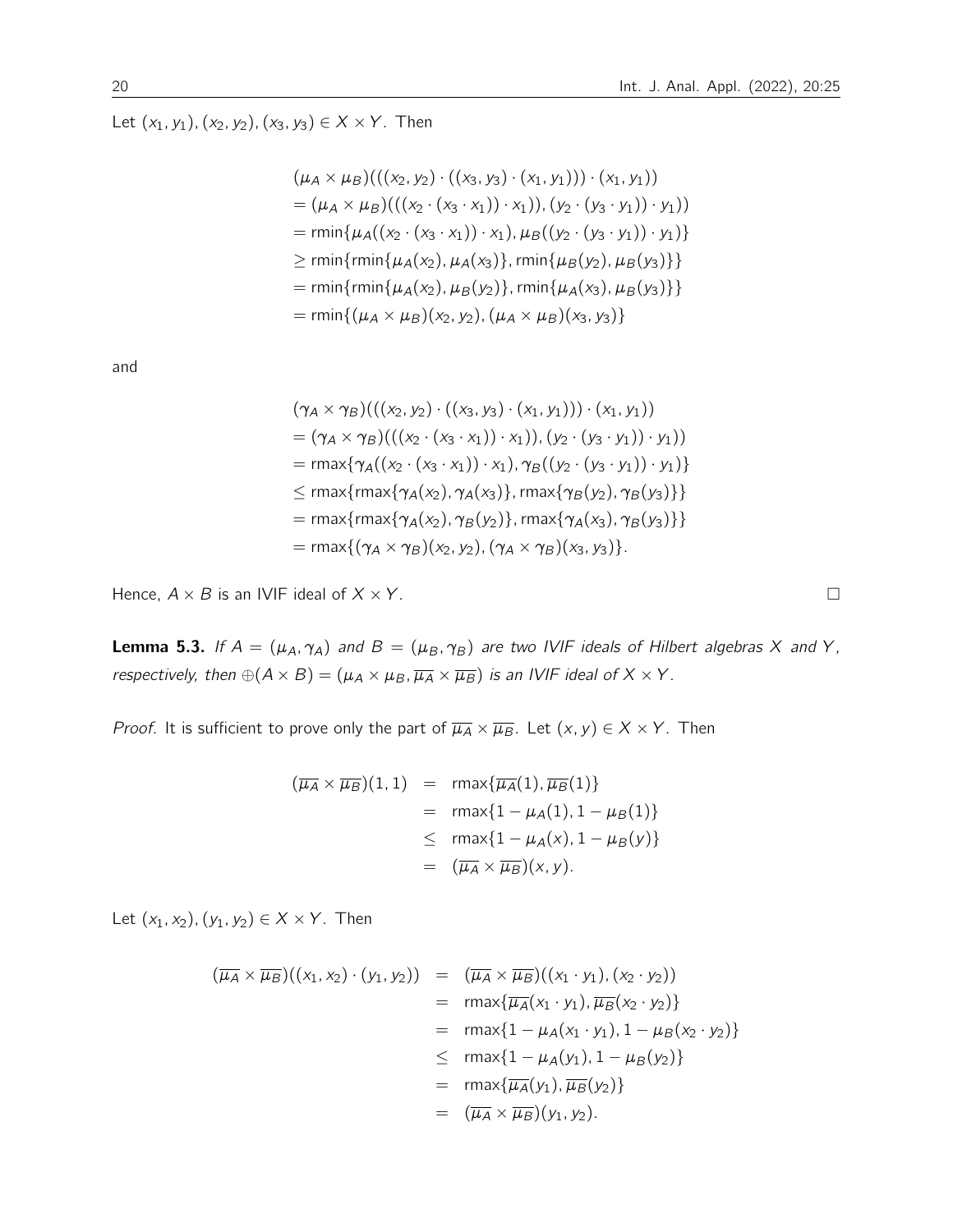Let  $(x_1, y_1)$ ,  $(x_2, y_2)$ ,  $(x_3, y_3) \in X \times Y$ . Then

$$
(\overline{\mu_{A}} \times \overline{\mu_{B}})((x_{2}, y_{2}) \cdot ((x_{3}, y_{3}) \cdot (x_{1}, y_{1}))) \cdot (x_{1}, y_{1}))
$$
\n
$$
= (\overline{\mu_{A}} \times \overline{\mu_{B}})((x_{2} \cdot (x_{3} \cdot x_{1})) \cdot x_{1})), (y_{2} \cdot (y_{3} \cdot y_{1})) \cdot y_{1}))
$$
\n
$$
= \max\{\overline{\mu_{A}}((x_{2} \cdot (x_{3} \cdot x_{1})) \cdot x_{1}), \overline{\mu_{A}}((y_{2} \cdot (y_{3} \cdot y_{1})) \cdot y_{1})\}
$$
\n
$$
= \max\{1 - \mu_{A}((x_{2} \cdot (x_{3} \cdot x_{1})) \cdot x_{1}), 1 - \mu_{A}((y_{2} \cdot (y_{3} \cdot y_{1})) \cdot y_{1})\}
$$
\n
$$
\leq \max\{1 - \min\{\mu_{A}(x_{2}), \mu_{A}(x_{3})\}, 1 - \min\{\mu_{B}(y_{2}), \mu_{B}(y_{3})\}\}
$$
\n
$$
= \max\{\max\{1 - \mu_{A}(x_{2}), 1 - \mu_{B}(y_{2})\}, \max\{1 - \mu_{A}(x_{3}), 1 - \mu_{B}(y_{3})\}\}
$$
\n
$$
= \max\{\max\{\overline{\mu_{A}}(x_{2}), \overline{\mu_{B}}(y_{2})\}, \max\{\overline{\mu_{A}}(x_{3}), \overline{\mu_{B}}(y_{3})\}\}
$$
\n
$$
= \max\{(\overline{\mu_{A}} \times \overline{\mu_{B}})(x_{2}, y_{2}), (\overline{\mu_{A}} \times \overline{\mu_{B}})(x_{3}, y_{3})\}.
$$

Hence,  $\oplus$   $(A \times B)$  is an IVIF ideal of  $X \times Y$ .

<span id="page-20-0"></span>**Lemma 5.4.** If  $A = (\mu_A, \gamma_A)$  and  $B = (\mu_B, \gamma_B)$  are two IVIF ideals of Hilbert algebras X and Y, respectively, then  $\otimes (A \times B) = (\overline{\gamma_A} \times \overline{\gamma_B}, \gamma_A \times \gamma_B)$  is an IVIF ideal of  $X \times Y$ .

*Proof.* It is sufficient to prove only the part of  $\overline{\gamma_A} \times \overline{\gamma_B}$ . Let  $(x, y) \in X \times Y$ . Then

$$
(\overline{\gamma_A} \times \overline{\gamma_B})(1,1) = \min{\overline{\gamma_A}(1), \overline{\gamma_B}(1)}
$$
  
= 
$$
\min{1 - \gamma_A(1), 1 - \gamma_B(1)}
$$
  

$$
\geq \min{1 - \gamma_A(x), 1 - \gamma_B(y)}
$$
  
= 
$$
(\overline{\gamma_A} \times \overline{\gamma_B})(x, y).
$$

Let  $(x_1, x_2), (y_1, y_2) \in X \times Y$ . Then

$$
(\overline{\gamma_A} \times \overline{\gamma_B})((x_1, x_2) \cdot (y_1, y_2)) = (\overline{\gamma_A} \times \overline{\gamma_B})((x_1 \cdot y_1), (x_2 \cdot y_2))
$$
  
\n
$$
= \min{\{\overline{\gamma_A}(x_1 \cdot y_1), \overline{\gamma_B}(x_2 \cdot y_2)\}}
$$
  
\n
$$
= \min{\{1 - \gamma_A(x_1 \cdot y_1), 1 - \gamma_B(x_2 \cdot y_2)\}}
$$
  
\n
$$
\geq \min{\{1 - \gamma_A(y_1), 1 - \gamma_B(y_2)\}}
$$
  
\n
$$
= \min{\{\overline{\gamma_A}(y_1), \overline{\gamma_B}(y_2)\}}
$$
  
\n
$$
= (\overline{\gamma_A} \times \overline{\gamma_B})(y_1, y_2).
$$

Let  $(x_1, y_1)$ ,  $(x_2, y_2)$ ,  $(x_3, y_3) \in X \times Y$ . Then

$$
(\overline{\gamma_A} \times \overline{\gamma_B})(((x_2, y_2) \cdot ((x_3, y_3) \cdot (x_1, y_1))) \cdot (x_1, y_1))
$$
  
=  $(\overline{\gamma_A} \times \overline{\gamma_B})(((x_2 \cdot (x_3 \cdot x_1)) \cdot x_1), ((y_2 \cdot (y_3 \cdot y_1)) \cdot y_1))$   
=  $\text{rmin}\{\overline{\gamma_A}((x_2 \cdot (x_3 \cdot x_1)) \cdot x_1), \overline{\gamma_A}((y_2 \cdot (y_3 \cdot y_1)) \cdot y_1)\}$   
=  $\text{rmin}\{1 - \gamma_A((x_2 \cdot (x_3 \cdot x_1)) \cdot x_1), 1 - \gamma_A((y_2 \cdot (y_3 \cdot y_1)) \cdot y_1)\}$   

$$
\ge \text{rmin}\{1 - \text{rmax}\{\gamma_A(x_2), \gamma_A(x_3)\}, 1 - \text{rmax}\{\gamma_B(y_2), \gamma_B(y_3)\}\}
$$
  
=  $\text{rmin}\{\text{rmin}\{\overline{\gamma_A}(x_2), \overline{\gamma_B}(y_2)\}, \text{rmin}\{\overline{\gamma_A}(x_3), \overline{\gamma_B}(y_3)\}\}$   
=  $\text{rmin}\{\text{rmin}\{\overline{\gamma_A}(x_2), \overline{\gamma_B}(y_2)\}, \text{rmin}\{\overline{\gamma_A}(x_3), \overline{\gamma_B}(y_3)\}\}$   
=  $\text{rmin}\{(\overline{\gamma_A} \times \overline{\gamma_B})(x_2, y_2), (\overline{\gamma_A} \times \overline{\gamma_B})(x_3, y_3)\}.$ 

Hence,  $\otimes (A \times B)$  is an IVIF subalgebra of  $X \times Y$ .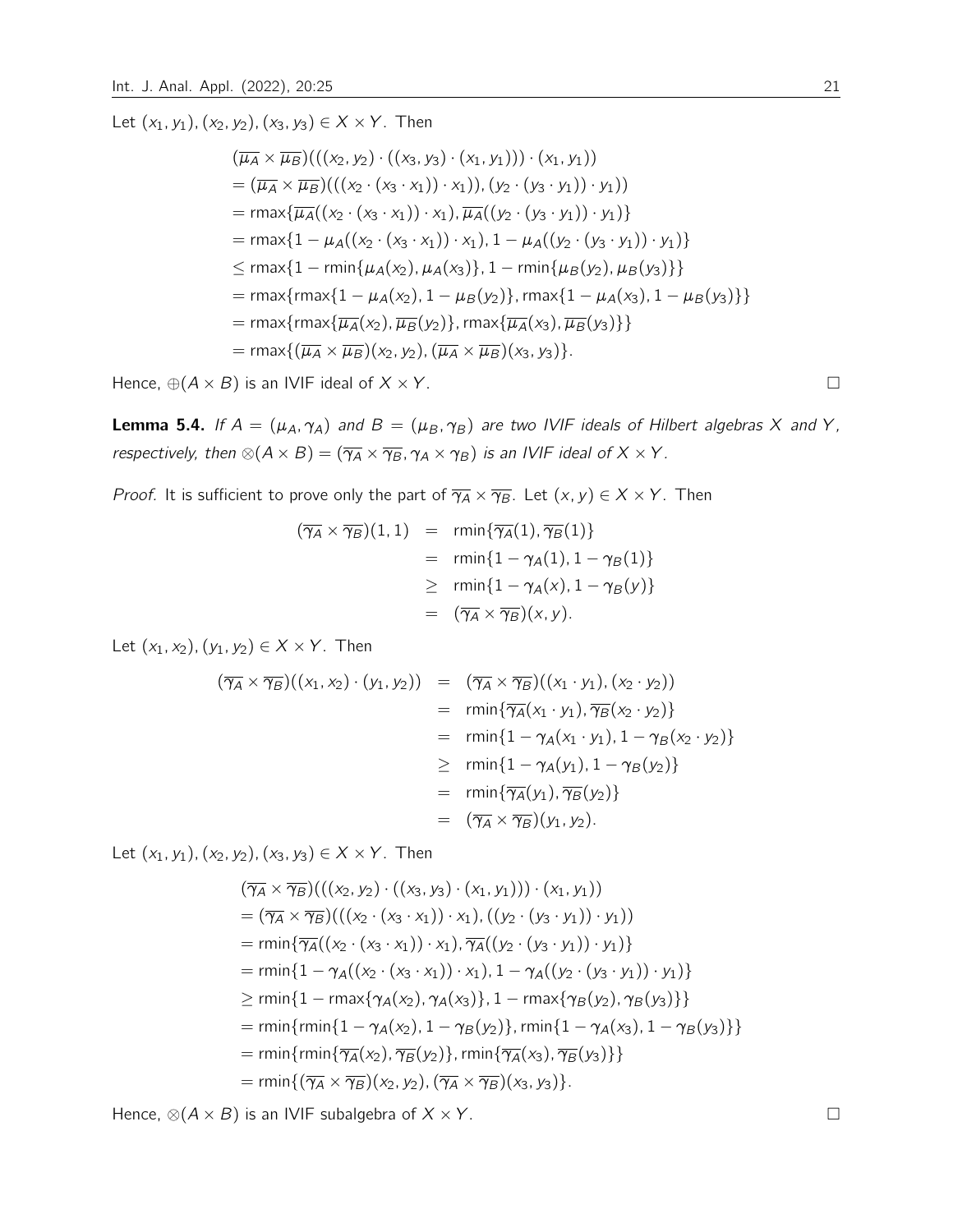**Theorem 5.2.** The IVIF sets  $A = (\mu_A, \gamma_A)$  and  $B = (\mu_B, \gamma_B)$  are IVIF ideals of Hilbert algebras X and Y, respectively if and only if  $\oplus(A \times B)$  and  $\otimes(A \times B)$  are IVIF ideals of  $X \times Y$ .

Proof. It follows from Lemmas [5.3](#page-19-0) and [5.4.](#page-20-0)

**Theorem 5.3.** Let  $A = (\mu_A, \gamma_A)$  and  $B = (\mu_B, \gamma_B)$  be any two IVIF sets in Hilbert algebras X and Y, respectively. If  $A \times B$  is an IVIF subalgebra of  $X \times Y$ , then nonempty upper  $[s_1, s_2]$ -level cut  $U(\mu_A \times \mu_B : [s_1, s_2])$  and nonempty lower  $[t_1, t_2]$ -level cut  $L(\gamma_A \times \gamma_B : [t_1, t_2])$  are subalgebras of  $X \times Y$  for all  $[s_1, s_2]$ ,  $[t_1, t_2] \in D[0, 1]$ .

Proof. It follows from Theorem [3.7.](#page-7-0)

**Theorem 5.4.** Let  $A = (\mu_A, \gamma_A)$  and  $B = (\mu_B, \gamma_B)$  be any two IVIF sets in Hilbert algebras X and Y, respectively. If  $A \times B$  is an IVIF ideal of  $X \times Y$ , then nonempty upper  $[s_1, s_2]$ -level cut  $U(\mu_A \times \mu_B : [s_1, s_2])$  and nonempty lower  $[t_1, t_2]$ -level cut  $L(\gamma_A \times \gamma_B : [t_1, t_2])$  are ideals of  $X \times Y$  for all  $[s_1, s_2], [t_1, t_2] \in D[0, 1].$ 

*Proof.* It follows from Theorem [4.4.](#page-15-0)  $\square$ 

A mapping  $f : X \to Y$  of Hilbert algebras is called a homomorphism if  $f(x \cdot y) = f(x) \cdot f(y)$  for all  $x, y \in X$ . Note that if  $f : X \to Y$  is a homomorphism of Hilbert algebras, then  $f(1) = 1$ . Let  $f: X \to Y$  be a homomorphism of Hilbert algebras. For any IVIF set  $A = (\mu_A, \gamma_A)$  in Y, we define an IVIF set  $f^{-1}(A) = (\mu_{f^{-1}(A)}, \gamma_{f^{-1}(A)})$  in X by

$$
\mu_{f^{-1}(A)}(x) = \mu_A(f(x))
$$
 and  $\gamma_{f^{-1}(A)}(x) = \gamma_A(f(x)) \ \forall x \in X$ .

**Proposition 5.3.** Let  $f : X \rightarrow Y$  be a homomorphism of a Hilbert algebra X into a Hilbert algebra Y and  $A=(\mu_A, \gamma_A)$  an IVIF subalgebra of Y . Then the inverse image  $f^{-1}(A)$  of A is an IVIF subalgebra of X.

*Proof.* Let  $x, y \in X$ . Then

$$
\mu_{f^{-1}(A)}(x \cdot y) = \mu_A(f(x \cdot y))
$$
  
=  $\mu_A(f(x) \cdot f(y))$   
 $\ge \min{\mu_A(f(x)), \mu_A(f(y))}$   
=  $\min{\mu_{f^{-1}(A)}(x), \mu_{f^{-1}(A)}(y)}$ 

and

$$
\gamma_{f^{-1}(A)}(x \cdot y) = \gamma_A(f(x \cdot y))
$$
  
=  $\gamma_A(f(x) \cdot f(y))$   

$$
\leq \max{\gamma_A(f(x)), \gamma_A(f(y))}
$$
  
=  $\max{\gamma_{f^{-1}(A)}(x), \gamma_{f^{-1}(A)}(y)}.$ 

Hence,  $f^{-1}(A)$  of A is an IVIF subalgebra of X.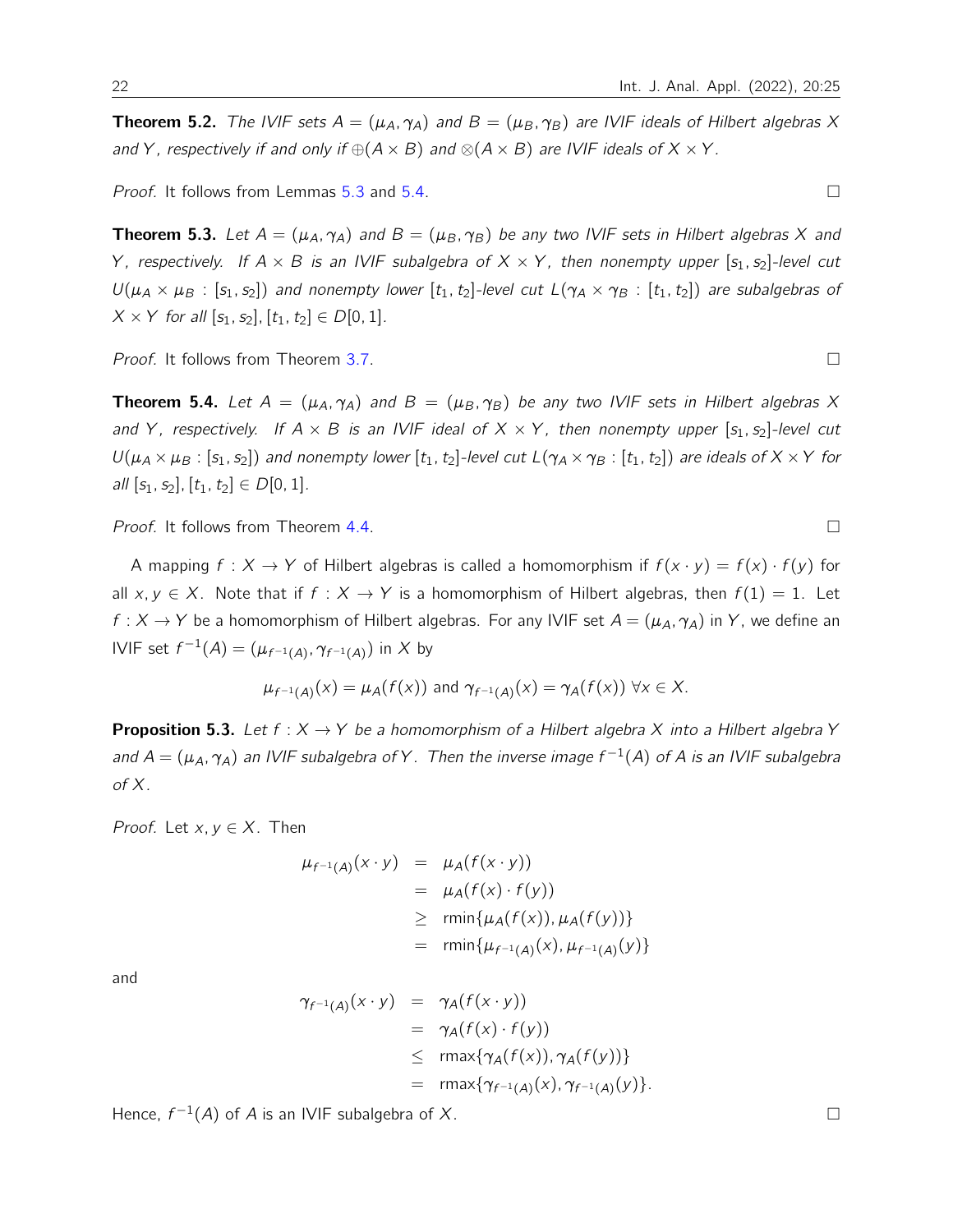**Theorem 5.5.** Let  $f : X \rightarrow Y$  be a homomorphism of a Hilbert algebra X into a Hilbert algebra Y and  $A=(\mu_A, \gamma_A)$  be an IVIF ideal of Y. Then the inverse image  $f^{-1}(A)=(\mu_{f^{-1}(A)}, \gamma_{f^{-1}(A)})$  is an IVIF ideal of X.

*Proof.* Since f is a homomorphism of X into Y, then  $f(1) = 1 \in Y$  and, by the assumption,  $\mu_A(f(1)) = \mu_A(1) \ge \mu_A(y)$  for every  $y \in Y$ . In particular,  $\mu_A(f(1)) \ge \mu_A(f(x))$  for all  $x \in X$ . Hence,  $\mu_{f^{-1}(A)}(1)\geq\mu_{f^{-1}(A)}(x)$  for all  $x\in X$ . Also,  $\gamma_A(f(1))=\gamma_A(1)\leq\gamma_A(y)$  for every  $y\in Y$ . In particular,  $\gamma_B(f(1))\le \gamma_B(f(x))$  for all  $x\in X$ . Hence,  $\gamma_{f^{-1}(A)}(1)\le \gamma_{f^{-1}(A)}(x)$  for all  $x\in X$ , which proves  $(4.1)$ . Now let  $x, y \in X$ . Then, by the assumption,

$$
\mu_{f^{-1}(A)}(x \cdot y) = \mu_A(f(x \cdot y)) = \mu_A(f(x) \cdot f(y)) \ge \mu_A(f(y)) = \mu_{f^{-1}(A)}(y)
$$

and

$$
\gamma_{f^{-1}(A)}(x \cdot y) = \gamma_A(f(x \cdot y)) = \gamma_A(f(x) \cdot f(y)) \leq \gamma_A(f(y)) = \gamma_{f^{-1}(A)}(y),
$$

which proves [\(4.2\)](#page-10-1). Let x,  $y_1, y_2 \in X$ . Then by assumption,

$$
\mu_{f^{-1}(A)}((y_1 \cdot (y_2 \cdot x)) \cdot x) = \mu_A(f(y_1 \cdot (y_2 \cdot x) \cdot x))
$$
  
\n
$$
= \mu_A(f(y_1) \cdot (f(y_2 \cdot x)) \cdot f(x))
$$
  
\n
$$
= \mu_A(f(y_1 \cdot (y_2 \cdot x)) \cdot f(x))
$$
  
\n
$$
= \mu_A(f(y_1 \cdot (y_2 \cdot x)) \cdot x)
$$
  
\n
$$
\ge \min{\mu_A(f(y_1)), \mu_A(f(y_2))}
$$
  
\n
$$
= \min{\mu_{f^{-1}(A)}(y_1), \mu_{f^{-1}(A)}(y_2)}
$$

and

$$
\gamma_{f^{-1}(A)}((y_1 \cdot (y_2 \cdot x)) \cdot x) = \gamma_A(f(y_1 \cdot (y_2 \cdot x) \cdot x))
$$
  
\n
$$
= \gamma_A(f(y_1) \cdot (f(y_2 \cdot x)) \cdot f(x))
$$
  
\n
$$
= \gamma_A(f(y_1 \cdot (y_2 \cdot x)) \cdot f(x))
$$
  
\n
$$
= \gamma_A(f(y_1 \cdot (y_2 \cdot x)) \cdot x))
$$
  
\n
$$
\leq \max\{\gamma_A(f(y_1)), \gamma_A(f(y_2))\}
$$
  
\n
$$
= \max\{\gamma_{f^{-1}(A)}(y_1), \gamma_{f^{-1}(A)}(y_2)\},
$$

which proves [\(4.3\)](#page-10-0). Hence,  $f^{-1}(A)$  is an IVIF ideal of X.

#### 6. Equivalence relations on IVIF subalgebras/ideals

Let  $\mathscr{I}(H)$  be the family of all IVIF ideals of a Hilbert algebra X and let  $t = [t_1, t_2] \in D[0, 1]$ . Define binary relations  $U^t$  and  $L^t$  on  $\mathscr{I}(H)$  as follows:

$$
(A, B) \in U^t \Leftrightarrow U(\mu_A : t) = U(\mu_B : t), (A, B) \in L^t \Leftrightarrow L(\gamma_A : t) = L(\gamma_B : t),
$$

respectively, for  $A=(\mu_A, \gamma_A)$  and  $B=(\mu_B, \gamma_B)$  in  $\mathscr{I}(H)$ . Then clearly  $U^t$  and  $L^t$  are equivalence relations on  $\mathscr{I}(H)$ . For any  $A = (\mu_A, \gamma_A) \in \mathscr{I}(H)$ , let  $[A]_{U^t}$  (resp.,  $[A]_{L^t}$ ) denote the equivalence class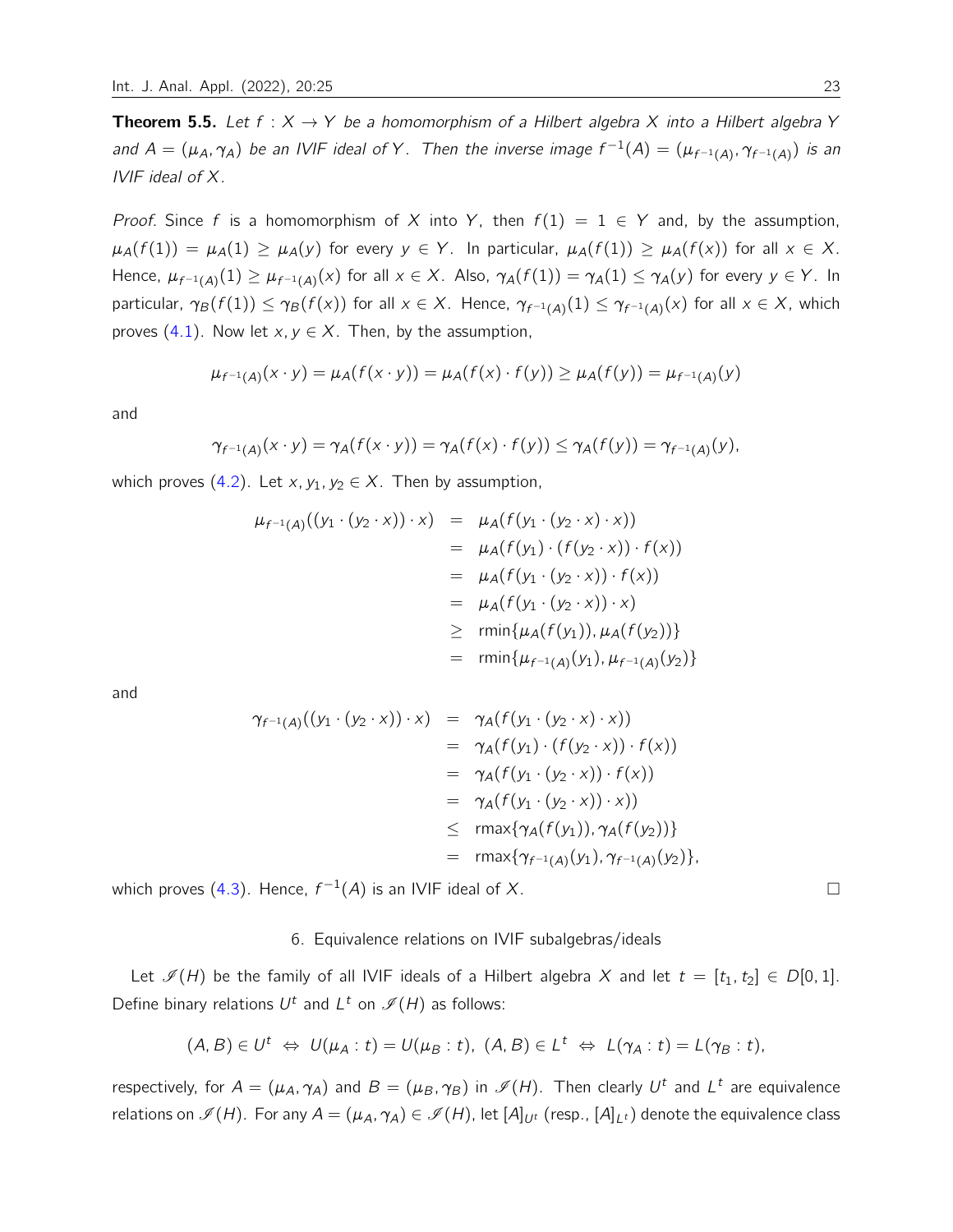of A modulo  $U^t$  (resp.,  $L^t$ ), and denote by  $\mathscr{I}(H)/U^t$  (resp.,  $\mathscr{I}(H)/L^t)$  the system of all equivalence classes modulo  $U^t$  (resp.,  $L^t$ ); so

$$
\mathscr{I}(H)/U^t = \{[A]_{U^t} \mid A = (\mu_A, \gamma_A) \in \mathscr{I}(H)\},
$$

respectively,

$$
\mathscr{I}(H)/L^t = \{ [A]_{L^t} \mid A = (\mu_A, \gamma_A) \in \mathscr{I}(H) \}.
$$

Now let  $I(H)$  denote the family of all ideals of X and let  $t = [t_1, t_2] \in D[0, 1]$ . Define maps  $f_t$ and  $g_t$  from  $\mathscr{I}(H)$  to  $I(H) \cup \{\emptyset\}$  by  $f_t(A) = U(\mu_A : t)$  and  $g_t(A) = L(\gamma_A : t)$ , respectively, for all  $A = (\mu_A, \gamma_A) \in \mathcal{I}(H)$ . Then  $f_t$  and  $g_t$  are clearly well defined.

**Theorem 6.1.** For any  $t = [t_1, t_2] \in D[0, 1]$ , the maps  $f_t$  and  $g_t$  are surjective from  $\mathscr{I}(H)$  to  $I(H) \cup \{\emptyset\}.$ 

*Proof.* Let  $t = [t_1, t_2] \in D[0, 1]$ . Note that  $\overline{\mathbf{0}} = (\mathbf{0}, \mathbf{1})$  is in  $\mathcal{I}(H)$ , where **0** and **1** are IVIF sets in X defined by  $\mathbf{0}(x) = [0,0]$  and  $\mathbf{1}(x) = [1,1]$  for all  $x \in X$ . Obviously,  $f_t(\overline{\mathbf{0}}) = U(\mathbf{0},t) = U([0,0]$ :  $[t_1, t_2] = \emptyset = L([1, 1] : [t_1, t_2]) = L(\mathbf{1} : t) = g_t(\overline{\mathbf{0}}).$  Let  $G(\neq \emptyset) \in I(H)$ . For  $\overline{G} = (\chi_G, \overline{\chi_G}) \in \mathcal{I}(H)$ , we have  $f_t(\overline{G}) = U(\chi_G : t) = G$  and  $g_t(\overline{G}) = L(\overline{\chi_G}; t) = G$ . Hence,  $f_t$  and  $g_t$  are surjective.

**Theorem 6.2.** The quotient sets  $\mathcal{I}(H)/U^t$  and  $\mathcal{I}(H)/L^t$  are equipotent to  $I(H) \cup \{\emptyset\}$  for every  $t = [t_1, t_2] \in D[0, 1].$ 

*Proof.* For  $t = [t_1, t_2] \in D[0, 1]$ , let  $f_t^*$  (resp.,  $g_t^*$ ) be a map from  $\mathscr{I}(H)/U^t$  (resp.,  $\mathscr{I}(H)/L^t$ ) to  $I(H) \cup \{\emptyset\}$  defined by  $f_t^*([A]_{U^t}) = f_t(A)$  (resp.,  $g_t^*([A]_{L^t}) = g_t(A)$ ) for all  $A = (\mu_A, \gamma_A) \in \mathcal{I}(H)$ . If  $U(\mu_A : t) = U(\mu_B : t)$  and  $L(\gamma_A : t) = L(\gamma_B : t)$  for  $A = (\mu_A, \gamma_A)$  and  $B = (\mu_B, \gamma_B) \in \mathcal{I}(H)$ , then  $(A, B) \in U^t$  and  $(A, B) \in L^t$ ; hence,  $[A]_{U^t} = [B]_{U^t}$  and  $[A]_{L^t} = [B]_{L^t}$ . Therefore, the maps  $f_t^*$  and  $g_t^*$  are injective. Now let  $G (\neq \emptyset) \in I(H)$ . For  $\overline{G} = (\chi_G, \overline{\chi_G}) \in \mathscr{I}(H)$ , we have

$$
f_t^*([\overline{G}]_{U^t} = f_t(\overline{G}) = U(\chi_G : t) = G,
$$
  

$$
g_t^*([\overline{G}]_{L^t} = g_t(\overline{G}) = L(\overline{\chi_G}, t) = G.
$$

Finally, for  $\overline{\mathbf{0}} = (\mathbf{0}, \mathbf{1}) \in \mathscr{I}(H)$ , we get

$$
f_t^*(\overline{\mathbf{[0]}}_{U^t} = f_t(\overline{\mathbf{0}}) = U(\mathbf{0}, t) = \emptyset,
$$
  

$$
g_t^*(\overline{\mathbf{[0]}}_{L^t} = g_t(\overline{\mathbf{0}}) = L(\mathbf{1}, t) = \emptyset.
$$

This shows that  $f_t^*$  and  $g_t^*$  are surjective.

For any  $t = [t_1, t_2] \in D[0, 1]$ , we define another relation  $R^t$  on  $\mathscr{I}(H)$  as follows:

$$
(A, B) \in R^t \Leftrightarrow U(\mu_A : t) \cap L(\gamma_A : t) = U(\mu_B : t) \cap L(\gamma_B : t)
$$

for any  $A=(\mu_A,\gamma_A)$ ,  $B=(\mu_B,\gamma_B)\in\mathscr{I}(H)$ . Then the relation  $R^t$  is also an equivalence relation on  $\mathscr{I}(H)$ .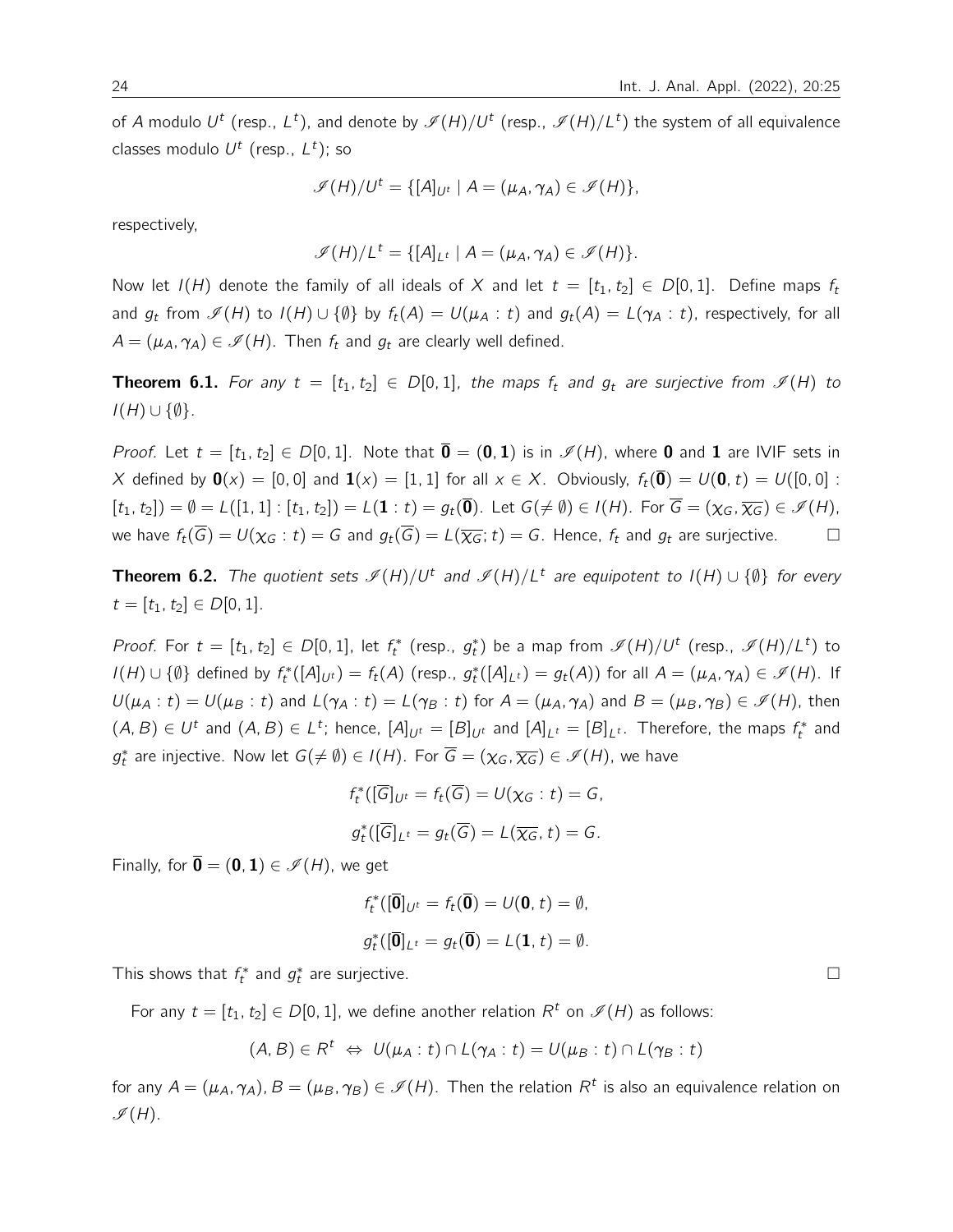**Theorem 6.3.** For any  $t = [t_1, t_2] \in D[0, 1]$ , the map  $\varphi_t : \mathscr{I}(H) \to I(H) \cup \{\emptyset\}$  is defined by  $\varphi_t(A) = f_t(A) \cap g_t(A)$  for each  $A = (\mu_A, \gamma_A) \in \mathscr{I}(H)$  as surjective.

*Proof.* Let  $t = [t_1, t_2] \in D[0, 1]$ . For  $\overline{\mathbf{0}} = (\mathbf{0}, \mathbf{1}) \in \mathcal{I}(H)$ ,

$$
\varphi_t(\overline{\mathbf{0}}) = f_t(\overline{\mathbf{0}}) \cap g_t(\overline{\mathbf{0}}) = U(\mathbf{0}, t) \cap L(\mathbf{0}, t) = \emptyset.
$$

For any  $H \in \mathcal{I}(H)$ , there exists  $\overline{H} = (\chi_H, \overline{\chi_H}) \in \mathcal{I}(H)$  such that

$$
\varphi_t(\overline{H})=f_t(\overline{H})\cap g_t(\overline{H})=U(\chi_H:t)\cap L(\overline{\chi_H},t)=H.
$$

Hence,  $\varphi_t$  is surjective.

**Theorem 6.4.** For any  $t = [t_1, t_2] \in D[0, 1]$ , the quotient set  $\mathscr{I}(H)/R^t$  is equipotent to  $I(H) \cup \{\emptyset\}$ .

Proof. Let  $t=[t_1,t_2]\in D[0,1]$  and let  $\varphi_t^*: \mathscr{I}(H)/R^t\to I(H)\cup \{\emptyset\}$  be a map defined by  $\varphi_t^*([A]_{R^t})=$  $\varphi_t(A)$  for all  $[A]_{R^t} \in \mathscr{I}(H)/R^t$ . If  $\varphi_t^*([A]_{R^t}) = \varphi_t^*([B]_{R^t})$  for any  $[A]_{R^t}, [B]_{R^t} \in \mathscr{I}(H)/R^t$ , then  $f_t(A) \cap g_t(A) = f_t(B) \cap g_t(B)$ , that is,  $U(\mu_A : t) \cap L(\gamma_A : t) = U(\mu_B : t) \cap L(\gamma_B : t)$ ; hence,  $(A, B) \in R^t$ . It follows that  $[A]_{R^t} = [B]_{R^t}$  so that  $\varphi_t^*$  is injective. For  $\overline{\mathbf{0}} = (\mathbf{0}, \mathbf{1}) \in \mathscr{I}(H)$ ,

$$
\varphi_t^*([\overline{\mathbf{0}}]_{R^t}) = \varphi_t(\overline{\mathbf{0}}) = f_t(\overline{\mathbf{0}}) \cap g_t(\overline{\mathbf{0}}) = U(\mathbf{0}, t) \cap L(\mathbf{1}, t) = \emptyset.
$$

If  $H \in \mathcal{I}(H)$ , then for  $\overline{H} = (\chi_H, \overline{\chi_H}) \in \mathcal{I}(H)$ , we have

$$
\varphi_t^*([\overline{H}]_{R^t}) = \varphi_t(\overline{H}) = f_t(\overline{H}) \cap g_t(\overline{H}) = U(\chi_H : t) \cap L(\overline{\chi_H}, t) = H.
$$

Hence,  $\varphi_t^*$  is surjective, this completes the proof.  $\Box$ 

The same type of results are also true for IVIF subalgebras.

**Conflicts of Interest:** The author(s) declare that there are no conflicts of interest regarding the publication of this paper.

#### References

- <span id="page-24-0"></span>[1] B. Ahmad, A. Kharal, On Fuzzy Soft Sets, Adv. Fuzzy Syst. 2009 (2009), 586507. [https://doi.org/10.1155/](https://doi.org/10.1155/2009/586507) [2009/586507](https://doi.org/10.1155/2009/586507).
- <span id="page-24-3"></span>[2] K.T. Atanassov, Intuitionistic Fuzzy Sets, Fuzzy Sets Syst. 20 (1986), 87–96. [https://doi.org/10.1016/](https://doi.org/10.1016/s0165-0114(86)80034-3) [s0165-0114\(86\)80034-3](https://doi.org/10.1016/s0165-0114(86)80034-3).
- <span id="page-24-1"></span>[3] M. Atef, M.I. Ali, T.M. Al-shami, Fuzzy Soft Covering-Based Multi-Granulation Fuzzy Rough Sets and Their Applications, Comput. Appl. Math. 40 (2021), 115. <https://doi.org/10.1007/s40314-021-01501-x>.
- <span id="page-24-2"></span>[4] N. Cağman, S. Enginoğlu, F. Citak, Fuzzy Soft Set Theory and Its Application, Iran. J. Fuzzy Syst. 8 (2011), 137-147.
- <span id="page-24-5"></span>[5] W.A. Dudek, Y.B. Jun, On Fuzzy Ideals in Hilbert Algebra, Novi Sad J. Math. 29 (1999), 193-207.
- <span id="page-24-4"></span>[6] H. Garg, S. Singh, A Novel Triangular Interval Type-2 Intuitionistic Fuzzy Sets and Their Aggregation Operators, Iran. J. Fuzzy Syst. 15 (2018), 69-93. <https://doi.org/10.22111/ijfs.2018.4159>.